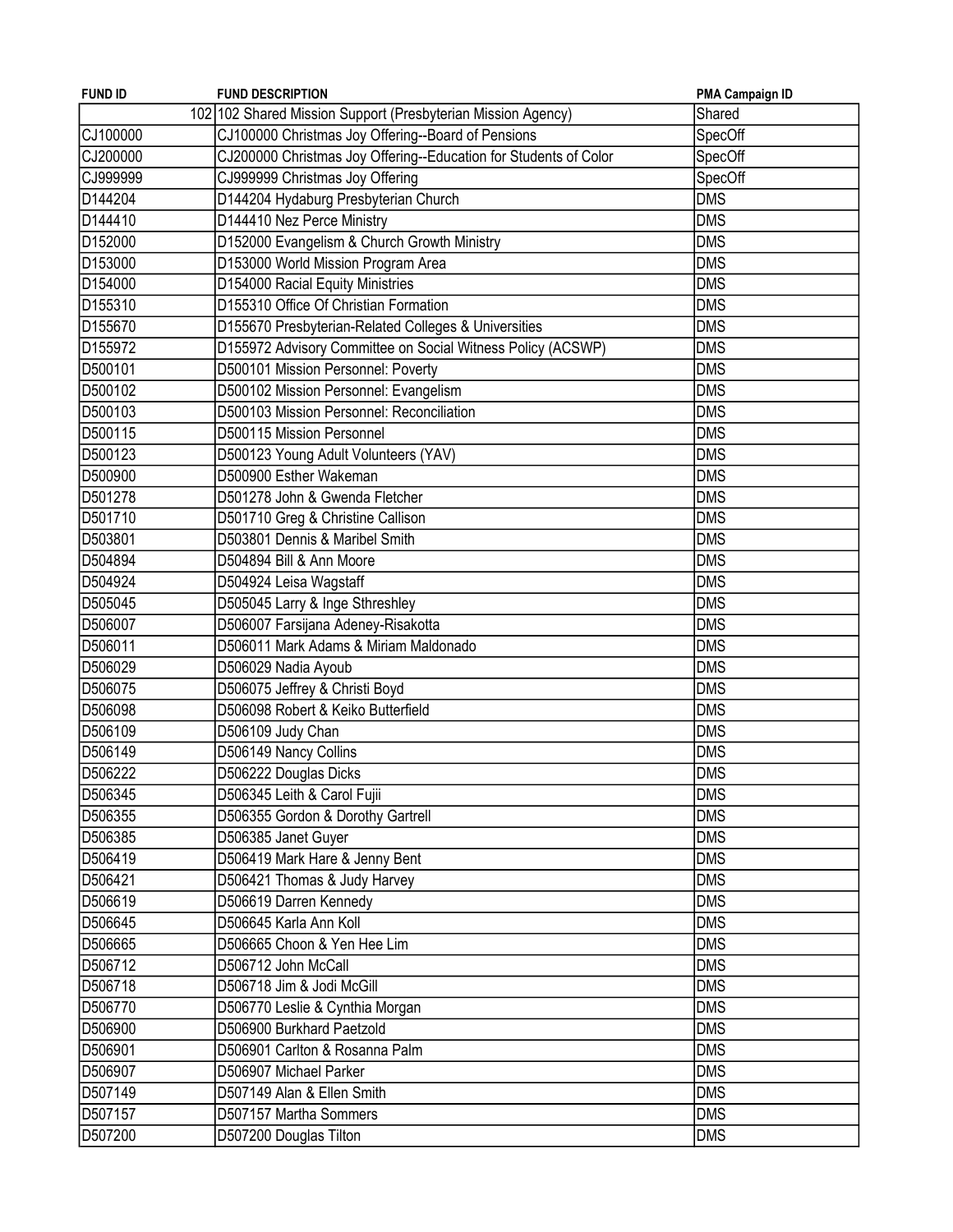| D507218 | D507218 Dan & Elizabeth Turk                         | <b>DMS</b> |
|---------|------------------------------------------------------|------------|
| D507277 | D507277 Michael & Rachel Weller                      | <b>DMS</b> |
| D507513 | D507513 Jed & Jenny Koball                           | <b>DMS</b> |
| D507519 | D507519 Jonathan & Emily Seitz                       | <b>DMS</b> |
| D507520 | D507520 Josh Heikkila                                | <b>DMS</b> |
| D507524 | D507524 Kay Day                                      | <b>DMS</b> |
| D507528 | D507528 Bob & Kristi Rice                            | <b>DMS</b> |
| D507533 | D507533 Karen Moritz                                 | <b>DMS</b> |
| D507535 | D507535 Jo Ella Holman                               | <b>DMS</b> |
| D507536 | D507536 Sarah Henken                                 | <b>DMS</b> |
| D507538 | D507538 Ingrid Reneau Walls                          | <b>DMS</b> |
| D507539 | D507539 Tracey King-Ortega                           | <b>DMS</b> |
| D507542 | D507542 Ruth Brown                                   | <b>DMS</b> |
| D507543 | D507543 Dustin & Sherrill Ellington                  | <b>DMS</b> |
| D507547 | D507547 Chenoa Stock                                 | <b>DMS</b> |
| D507551 | D507551 Sharon Bryant                                | <b>DMS</b> |
| D507554 | D507554 Shelvis & Nancy Smith-Mather                 | <b>DMS</b> |
| D507556 | D507556 Janice Heckler                               | <b>DMS</b> |
| D507559 | D507559 Cesar Carhuachin                             | <b>DMS</b> |
| D507560 | D507560 Kurt Esslinger & Hyeyoung Lee                | <b>DMS</b> |
| D507562 | D507562 Leslie Vogel                                 | <b>DMS</b> |
| D507565 | D507565 Ryan & Alethia White                         | <b>DMS</b> |
| D507566 | D507566 Cindy Corell                                 | <b>DMS</b> |
| D507568 | D507568 Gary & Marlene Van Brocklin                  | <b>DMS</b> |
| D507569 | D507569 Scott & Elmarie Parker                       | <b>DMS</b> |
| D507570 | D507570 Barry & Shelly Dawson                        | <b>DMS</b> |
| D507571 | D507571 Richard & Debbie Welch                       | <b>DMS</b> |
| D507572 | D507572 Tyler Holm                                   | <b>DMS</b> |
| D507575 | D507575 Michael & Rachel Ludwig                      | <b>DMS</b> |
| D507576 | D507576 Amity Teacher                                | <b>DMS</b> |
| D507577 | D507577 Jeremy & Luta Garbat-Welch                   | <b>DMS</b> |
| D507578 | D507578 Claire Zuhosky                               | <b>DMS</b> |
| D507581 | D507581 Brian & Sandi Thompson-Royer                 | <b>DMS</b> |
| D507584 | D507584 Myoung Ho Yang & Ji Yeon Yoo                 | <b>DMS</b> |
| D507585 | D507585 Lynn & Sharon Kandel                         | <b>DMS</b> |
| D507586 | D507586 Victor & Sara Makari                         | <b>DMS</b> |
| D507587 | D507587 David Cortes-Fuentes & Josefina Saez-Acevedo | <b>DMS</b> |
| D507588 | D507588 Juan-Carlos Lopez Carrasco & Cathy Chang     | <b>DMS</b> |
| D507589 | D507589 Charles & Melissa Johnson                    | <b>DMS</b> |
| D507591 | D507591 Noah Park & Esther Shin                      | <b>DMS</b> |
| D507592 | D507592 Dori Kay Hjalmarson                          | <b>DMS</b> |
| D507593 | D507593 Ian & Jhanderys Vellenga                     | <b>DMS</b> |
| D507594 | D507594 Eliane Menezes                               | <b>DMS</b> |
| D507595 | D507595 Aina Hery Ramambasoa                         | <b>DMS</b> |
| D507596 | D507596 Paula Cooper                                 | <b>DMS</b> |
| D507597 | D507597 Cheryl Barnes                                | <b>DMS</b> |
| D507598 | D507598 Nicole Melara                                | <b>DMS</b> |
| D507599 | D507599 Betsey Moe                                   | <b>DMS</b> |
| D507600 | D507600 Unzu Lee                                     | <b>DMS</b> |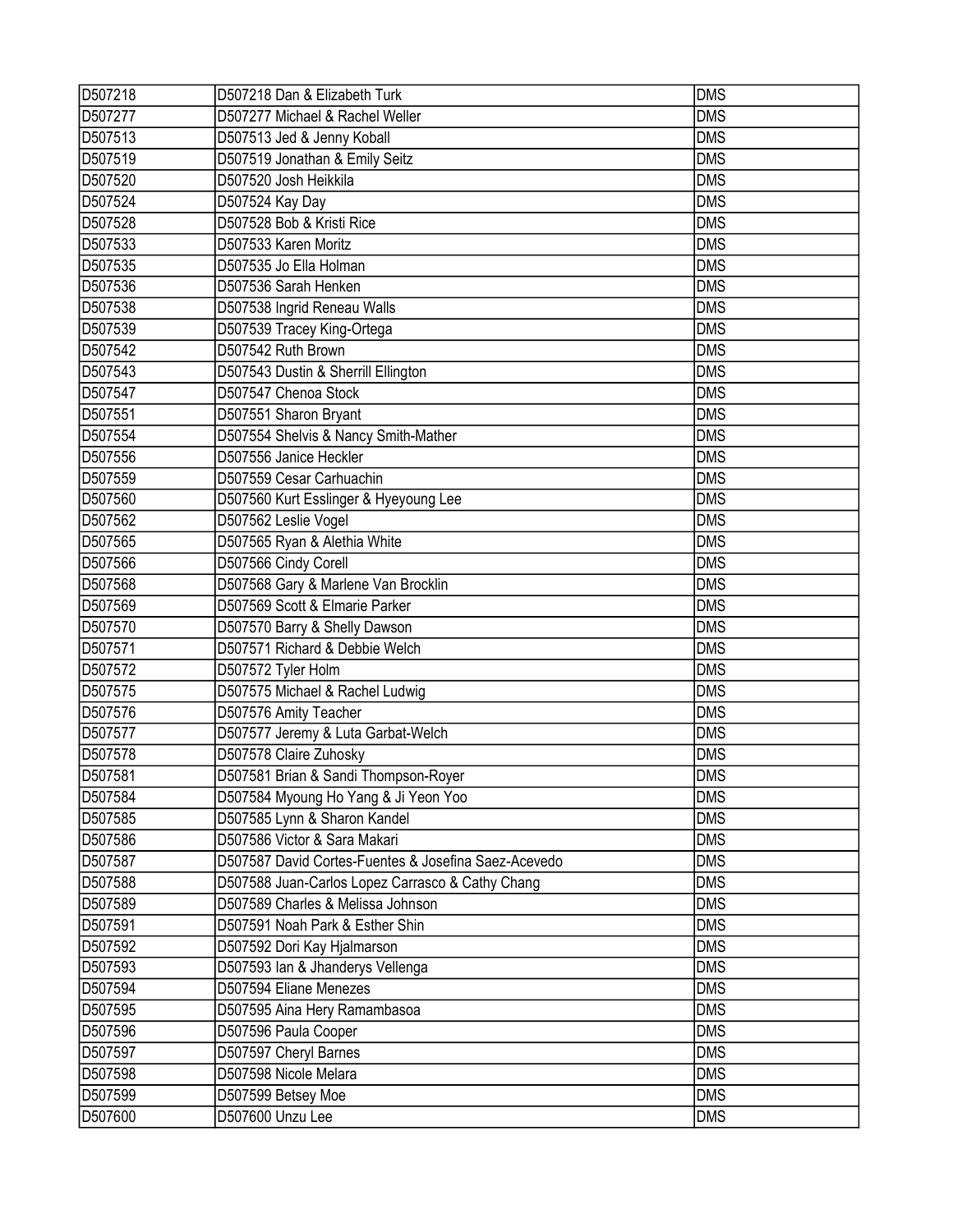| D507601  | D507601 Jieun & Myung Han                                                     | <b>DMS</b>               |
|----------|-------------------------------------------------------------------------------|--------------------------|
| D507602  | D507602 Jose LaMont Jones                                                     | <b>DMS</b>               |
| DR000007 | DR000007 Disaster Relief--Lebanon/Syria                                       | <b>DR</b>                |
| DR000014 | DR000014 Disaster Relief--Mexico                                              | DR                       |
| DR000015 | DR000015 Disaster Relief--USA Disasters & Emergencies                         | DR                       |
| DR000042 | DR000042 Disaster Relief--South Sudan                                         | $\overline{\mathsf{DR}}$ |
| DR000064 | DR000064 Disaster Relief--Haiti                                               | <b>DR</b>                |
| DR000072 | DR000072 Disaster Relief--CWS Blanket Fund                                    | DR                       |
| DR000081 | DR000081 Disaster Relief--Middle East                                         | <b>DR</b>                |
| DR000082 | DR000082 Disaster Relief--Iraq                                                | DR                       |
| DR000088 | DR000088 Disaster Relief--Democratic Republic of Congo                        | <b>DR</b>                |
| DR000095 | DR000095 Disaster Relief--Refugee Emergencies                                 | <b>DR</b>                |
| DR000097 | DR000097 Disaster Relief--East Africa                                         | <b>DR</b>                |
| DR000126 | DR000126 Disaster Relief--Response To Church Burnings                         | DR                       |
| DR000139 | DR000139 Disaster Relief--Central America                                     | <b>DR</b>                |
| DR000148 | DR000148 Disaster Relief--General Relief & PDA Support                        | <b>DR</b>                |
| DR000150 | DR000150 Disaster Relief--Cuba                                                | <b>DR</b>                |
| DR000151 | DR000151 Disaster Relief--CWS Gifts Of The Heart Kits                         | DR                       |
| DR000156 | DR000156 Disaster Relief--International Refugee Programs                      | <b>DR</b>                |
| DR000158 | DR000158 Disaster Relief--Southern Africa Countries                           | <b>DR</b>                |
| DR000165 | DR000165 Disaster Relief--U.S. Wildfires                                      | <b>DR</b>                |
| DR000166 | DR000166 Disaster Relief--Caribbean                                           | <b>DR</b>                |
| DR000168 | DR000168 Disaster Relief--Sahel Region, West Africa                           | <b>DR</b>                |
| DR000169 | DR000169 Disaster Relief--US Hurricane Response                               | DR                       |
| DR000177 | DR000177 Disaster Relief--Pastoral Support & Care Giving                      | DR                       |
| DR000180 | DR000180 Disaster Relief--Church Support                                      | <b>DR</b>                |
| DR000182 | DR000182 Disaster Relief--International Food Security Food Resource Bank      | DR                       |
| DR000188 | DR000188 Disaster Relief--Public Violence                                     | <b>DR</b>                |
| DR000189 | DR000189 Disaster Relief--Hospitality Ministry Support                        | <b>DR</b>                |
| DR000191 | DR000191 Disaster Relief--U.S. Flooding                                       | <b>DR</b>                |
| DR000194 | DR000194 Disaster Relief--Hurricane and Typhoon Relief                        | DR                       |
| DR000195 | DR000195 Disaster Relief--Asia-Pacific                                        | DR                       |
| DR000196 | DR000196 Disaster Relief--East Asia                                           | DR                       |
| DR000197 | DR000197 Disaster Relief--South Asia                                          | <b>DR</b>                |
| DR000198 | DR000198 Disaster Relief--Southeast Asia                                      | <b>DR</b>                |
| DR000199 | DR000199 Disaster Relief--UNHCR                                               | DR                       |
| DR999999 | DR999999 Disaster Relief--International Disasters & Emergencies               | <b>DR</b>                |
| E040026  | E040026 FM: Dalits/Untouchables (India)                                       | <b>ECO</b>               |
| E040031  | E040031 FM: Wa (Thailand)                                                     | <b>ECO</b>               |
| E040057  | E040057 FM: Tajiks                                                            | ECO                      |
| E040061  | E040061 FM: Roma                                                              | <b>ECO</b>               |
| E040067  | E040067 FM: Bihar Outreach                                                    | <b>ECO</b>               |
| E040079  | E040079 FM: Vietnamese, Vietnam                                               | <b>ECO</b>               |
| E040082  | E040082 FM: Mission Personnel                                                 | ECO                      |
| E040097  | E040097 FM: Iraqi Ethnic Outreach                                             | <b>ECO</b>               |
| E047872  | E047872 Displaced Persons/Community Development (Diaconia) for North Coas ECO |                          |
| E047874  | E047874 Displaced Persons/Community Development (Diaconia) for Uraba PresECO  |                          |
| E047880  | E047880 Women Discovering New Roles & Support in Central America, CEDEP ECO   |                          |
| E047895  | E047895 Companeros En Mision                                                  | <b>ECO</b>               |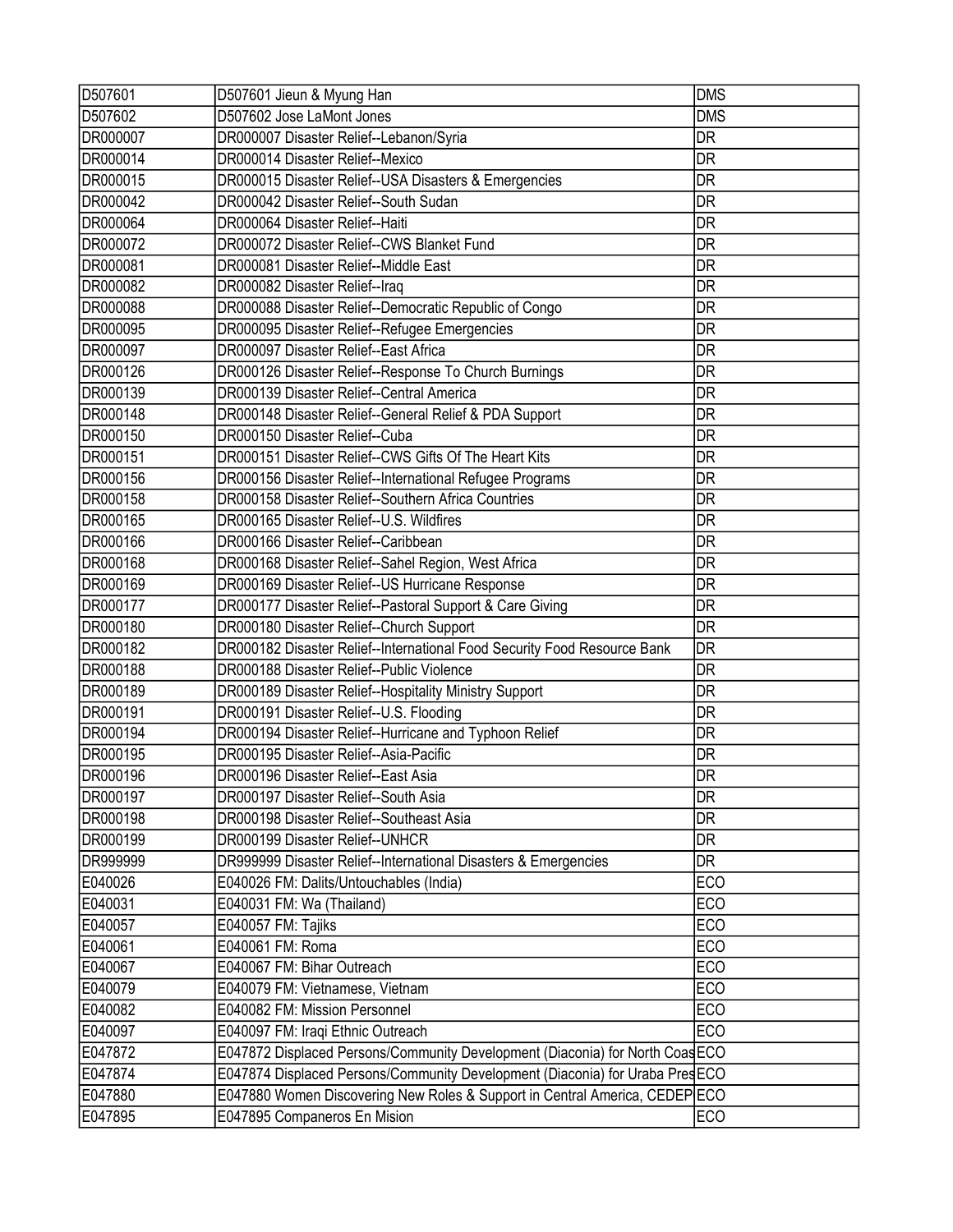| E047897 | E047897 Education For Kinshasa, CPK                                             | <b>ECO</b>      |
|---------|---------------------------------------------------------------------------------|-----------------|
| E047902 | E047902 Charles Haspels Bible School                                            | <b>ECO</b>      |
| E047906 | E047906 The Uniting Presbyterian Church In Southern Africa, General Support     | <b>ECO</b>      |
| E047911 | E047911 Vocational School, Cap Haitian, Haiti                                   | <b>ECO</b>      |
| E047914 | E047914 Children In Crisis, International & National                            | <b>ECO</b>      |
| E047923 | E047923 Diakonie                                                                | <b>ECO</b>      |
| E047933 | E047933 Presbyterian Border Region Outreach (PBRO)                              | <b>ECO</b>      |
| E047937 | E047937 Children Of East & Southern Africa                                      | <b>ECO</b>      |
| E047940 | E047940 Corrymeela Community                                                    | <b>ECO</b>      |
| E047943 | E047943 The Moscow Protestant Chaplaincy                                        | <b>ECO</b>      |
| E047954 | E047954 Russia Church Twinning Project                                          | <b>ECO</b>      |
| E047979 | E047979 FJKM, Community Health, Madagascar                                      | <b>ECO</b>      |
| E047980 | E047980 FJKM, Reforestation & Environmental Education, Madagascar               | <b>ECO</b>      |
| E047983 | E047983 Casuta Noastra (Our Little Home)                                        | <b>ECO</b>      |
| E047988 | E047988 CCAP-Livingstonia Synod, General Support                                | <b>ECO</b>      |
| E048001 | E048001 Presbyterian Church Of Costa Rica (IEPC)                                | <b>ECO</b>      |
| E048004 | E048004 Ministries of the Dominican Evangelical Church, Dominican Republic      | EC <sub>O</sub> |
| E048098 | E048098 Association For Retired Ministers, Their Spouses & Survivors (ARMSS ECO |                 |
| E048303 | E048303 South Sudan Council Of Churches                                         | <b>ECO</b>      |
| E048310 | E048310 Development of New Immigrant Worshiping Communities & Communiti ECO     |                 |
| E048329 | E048329 National Young Adult Volunteers (YAV)                                   | <b>ECO</b>      |
| E048330 | E048330 YAV Exchange Program                                                    | <b>ECO</b>      |
| E048540 | E048540 Kinnaird Academy, Lahore, Pakistan                                      | <b>ECO</b>      |
| E048541 | E048541 Nile Theological College (Juba) South Sudan                             | <b>ECO</b>      |
| E048549 | E048549 Kargel & Badaeker School                                                | <b>ECO</b>      |
| E049075 | E049075 Young Adult Volunteer (YAV) Program                                     | <b>ECO</b>      |
| E049975 | E049975 Confronting Violence Against Women                                      | <b>ECO</b>      |
| E049980 | E049980 Presbyterians Today                                                     | <b>ECO</b>      |
| E049985 | E049985 Presbyterian Historical Society, Buildings & Operations                 | <b>ECO</b>      |
| E049991 | E049991 Women's Ministries                                                      | <b>ECO</b>      |
| E050067 | E050067 Buckhorn Children's Center Of Ohio                                      | <b>ECO</b>      |
| E050212 | E050212 Living Waters For The World                                             | <b>ECO</b>      |
| E050529 | E050529 Intermountain Children's Home & Services (ICHS), Chaplain's Program ECO |                 |
| E051001 | E051001 Native American Leadership Development                                  | <b>ECO</b>      |
| E051002 | E051002 Native American Church Property Fund                                    | <b>ECO</b>      |
| E051151 | E051151 Ghana Women's Project                                                   | <b>ECO</b>      |
| E051208 | E051208 Presbyterian Ministry at the United Nations, Gender Justice Advocacy    | EC <sub>O</sub> |
| E051209 | E051209 Building A Culture Of Peace & Nonviolence                               | <b>ECO</b>      |
| E051214 | E051214 Development Of Spanish Language Resources                               | <b>ECO</b>      |
| E051219 | E051219 Emerging Worship                                                        | <b>ECO</b>      |
| E051235 | E051235 Mission Yearbook For Prayer & Study                                     | <b>ECO</b>      |
| E051420 | E051420 National Ministries Mission Program Support                             | <b>ECO</b>      |
| E051422 | E051422 Washington Office Internship Program                                    | <b>ECO</b>      |
| E051424 | E051424 Anti-Racism and Cultural Humility Training                              | <b>ECO</b>      |
| E051425 | E051425 Presbyterian Health, Education & Welfare Association (PHEWA)            | <b>ECO</b>      |
| E051428 | E051428 YAV, National - Los Angeles                                             | <b>ECO</b>      |
| E051436 | E051436 Hispanic/Latino Ministry Program                                        | <b>ECO</b>      |
| E051440 | E051440 YAV, National - Tucson                                                  | <b>ECO</b>      |
| E051450 | E051450 Health Mission To Medically Underserved Areas In The USA                | <b>ECO</b>      |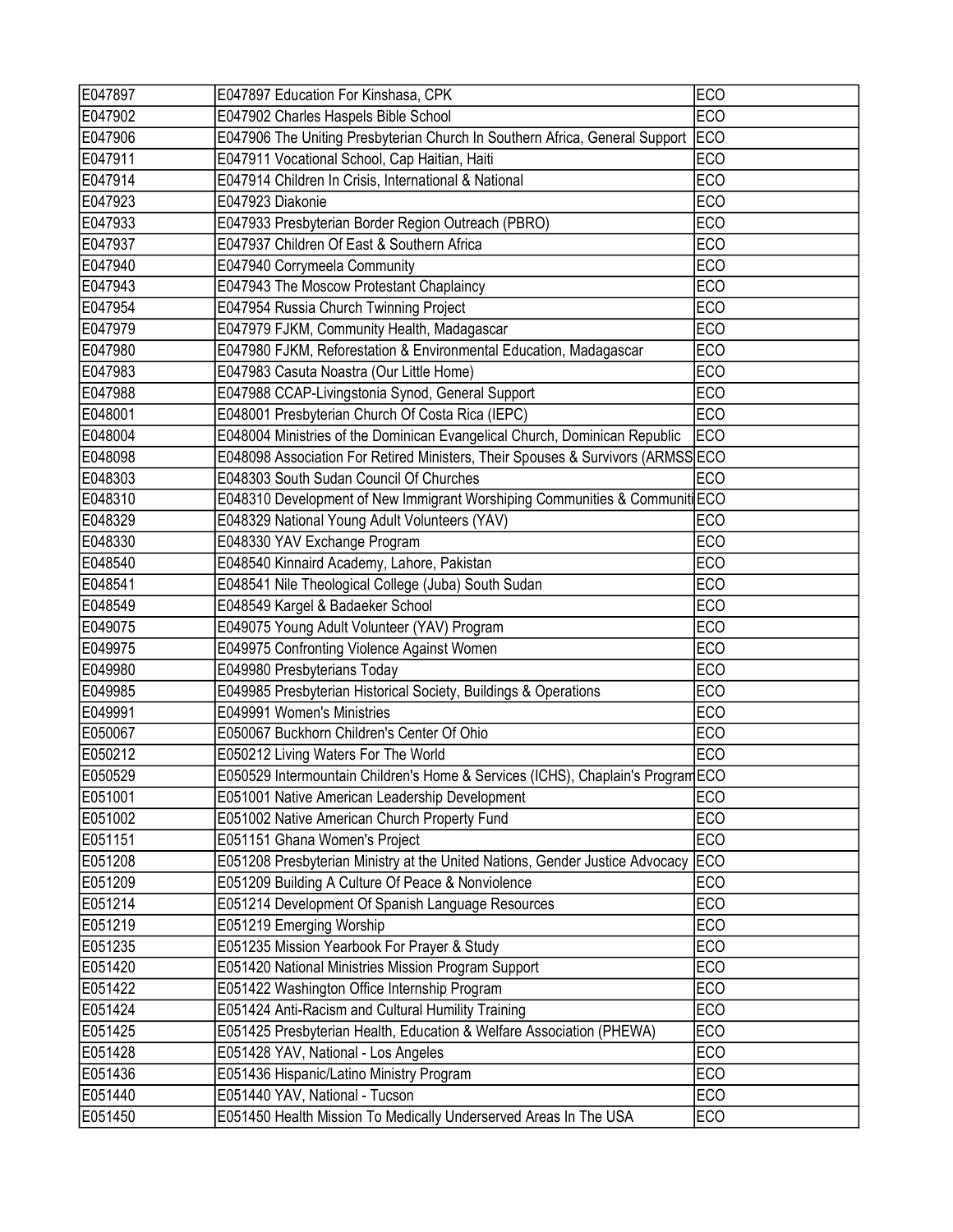| E051470 | E051470 YAV, National - Miami                                                   | <b>ECO</b> |
|---------|---------------------------------------------------------------------------------|------------|
| E051472 | E051472 YAV, Dwell, Atlanta                                                     | <b>ECO</b> |
| E051474 | E051474 YAV, National - New Orleans                                             | <b>ECO</b> |
| E051476 | E051476 YAV, National - Boston                                                  | <b>ECO</b> |
| E051477 | E051477 YAV, National - Washington DC                                           | <b>ECO</b> |
| E051479 | E051479 YAV, National - Little Rock                                             | <b>ECO</b> |
| E051484 | E051484 Leadership Development for Leaders of Color                             | <b>ECO</b> |
| E051510 | E051510 Faith Based Investing                                                   | <b>ECO</b> |
| E051547 | E051547 Mission Program Grants                                                  | <b>ECO</b> |
| E051563 | E051563 Intercultural Church Growth                                             | <b>ECO</b> |
| E051602 | E051602 Self Development Of People (SDOP)                                       | <b>ECO</b> |
| E051603 | E051603 NOROC Big Hearted Grannies                                              | <b>ECO</b> |
| E051604 | E051604 Mission Connections                                                     | <b>ECO</b> |
| E051608 | E051608 Joining Hands Against Hunger                                            | <b>ECO</b> |
| E051611 | E051611 Marion Medical Mission (Shallow Wells)                                  | <b>ECO</b> |
| E051618 | E051618 With The Women Of Guatemala, National Evangelical Presbyterian Ch ECO   |            |
| E051622 | E051622 Moringa Oleifera Tree Program                                           | <b>ECO</b> |
| E051625 | E051625 Ministry To Orphans and Other Vulnerable Children, Congo                | <b>ECO</b> |
| E051636 | E051636 Mission Outreach To Albania                                             | <b>ECO</b> |
| E051648 | E051648 CEDEPCA (General Fund)                                                  | <b>ECO</b> |
| E051650 | E051650 Presbyterian Church Of Honduras, Ministries                             | <b>ECO</b> |
| E051651 | E051651 Women's Literacy Project For Kekchi Guatemalans                         | <b>ECO</b> |
| E051653 | E051653 Aboriginal Student Scholarship, Taiwan                                  | <b>ECO</b> |
| E051657 | E051657 Care With Love: Training Providers For Home Health Care                 | <b>ECO</b> |
| E051674 | E051674 Orphans & Vulnerable Children In Africa                                 | <b>ECO</b> |
| E051682 | E051682 SABEEL Center                                                           | <b>ECO</b> |
| E051711 | E051711 Sustaining Health Programs in the Democratic Republic of Congo          | <b>ECO</b> |
| E051722 | E051722 Iraq: The Peace Fund For Solidarity With The Churches                   | <b>ECO</b> |
| E051739 | E051739 Bright Stars                                                            | <b>ECO</b> |
| E051745 | E051745 Water and Sanitation in Niger                                           | <b>ECO</b> |
| E051746 | E051746 Eglise Evangelique Republique du Niger (EERN)                           | <b>ECO</b> |
| E051747 | E051747 Eglise Evangelique Presbyterienne du Togo                               | <b>ECO</b> |
| E051763 | E051763 Colombia Accompaniment Program, Presbyterian Church of Colombia ECO     |            |
| E051771 | E051771 Ministry Of Hope                                                        | <b>ECO</b> |
| E051788 | E051788 Children At Risk                                                        | <b>ECO</b> |
| E051792 | E051792 Jinishian Memorial Program                                              | <b>ECO</b> |
| E051794 | E051794 Mar Elias Educational Institution                                       | <b>ECO</b> |
| E051801 | E051801 Reformed University Of Colombia                                         | <b>ECO</b> |
| E051805 | E051805 PCC Education Projects, Cameroon                                        | <b>ECO</b> |
| E051808 | E051808 Forman Christian College Student Scholarships, Pakistan                 | <b>ECO</b> |
| E051809 | E051809 The Evangelical Theological Seminary in Cairo (ETSC), Student Schol ECO |            |
| E051815 | E051815 Akrofi Christaller Institute, Ghana                                     | <b>ECO</b> |
| E051819 | E051819 Forman Christian College Advance Fund, Lahore, Pakistan                 | <b>ECO</b> |
| E051830 | E051830 Theological Scholarship Aid For Guatemalan Women                        | <b>ECO</b> |
| E051833 | E051833 Justo Mwale Theological University College                              | <b>ECO</b> |
| E051835 | E051835 Education In Central Africa                                             | <b>ECO</b> |
| E051836 | E051836 Berhane Yesus Elementary School                                         | <b>ECO</b> |
| E051837 | E051837 Duta Wacana Christian University                                        | <b>ECO</b> |
| E051843 | E051843 Congo Presbyterian Church Educational Ministries                        | <b>ECO</b> |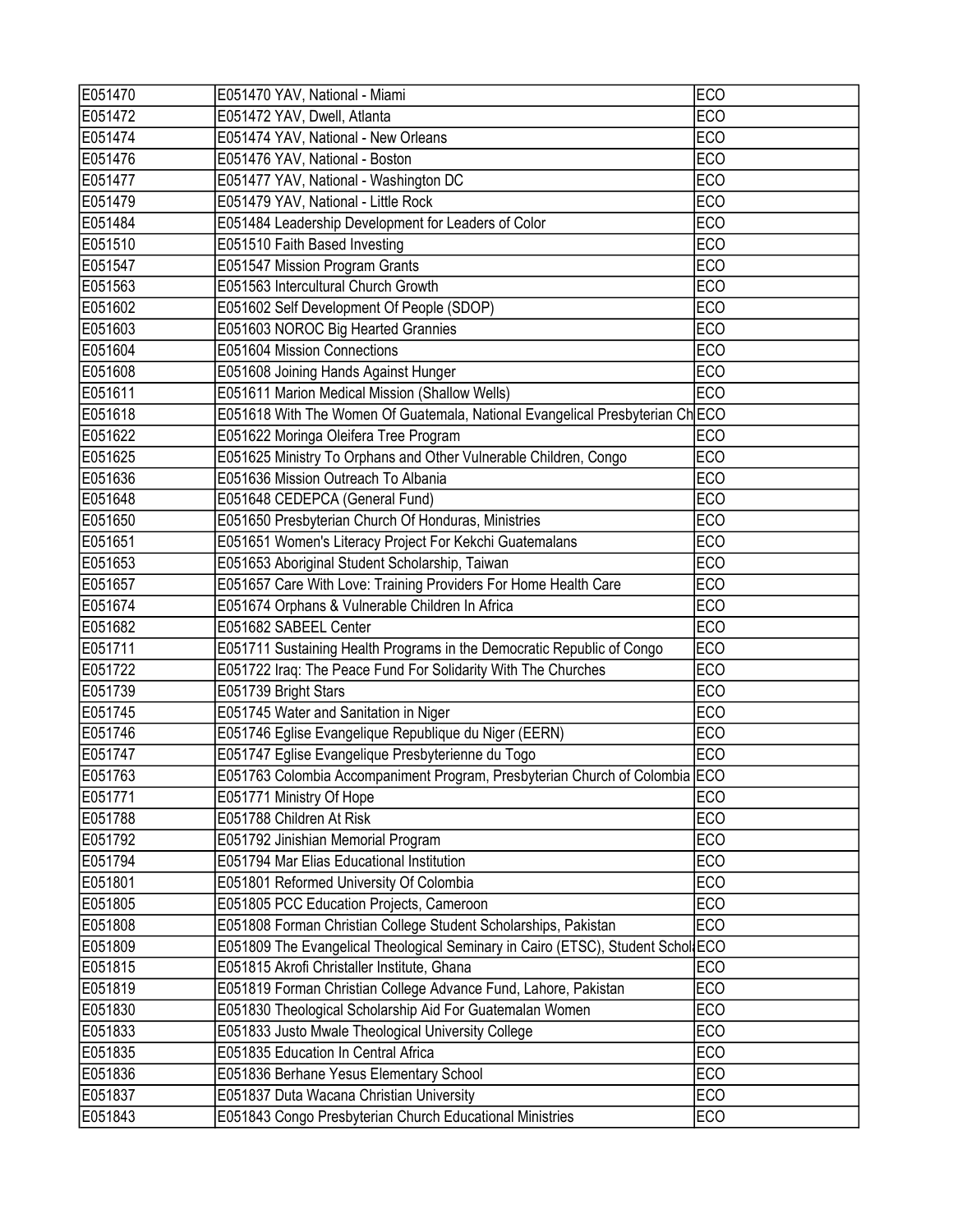| E051844 | E051844 CSI Ewart Women's Christian College, India                              | <b>ECO</b> |
|---------|---------------------------------------------------------------------------------|------------|
| E051847 | E051847 University Of Livingstonia                                              | ECO        |
| E051900 | E051900 Social Ethics Network (SEN Formerly TEPSW)                              | <b>ECO</b> |
| E051903 | E051903 Social Witness Policy & Interpretation Endowment Fund (ACSWP)           | <b>ECO</b> |
| E051907 | E051907 YAV, National - Asheville                                               | <b>ECO</b> |
| E051908 | E051908 YAV, National - New York City                                           | <b>ECO</b> |
| E051909 | E051909 YAV, National - Albuquerque                                             | <b>ECO</b> |
| E052030 | E052030 Presbyterian Relief & Development Agency                                | ECO        |
| E052031 | E052031 Project for Development in the East Kasai (PRODEK)                      | <b>ECO</b> |
| E052032 | E052032 Resource Center for Civil Leadership (RECONCILE)                        | <b>ECO</b> |
| E052036 | E052036 Tumekutana; African Women's Conference                                  | <b>ECO</b> |
| E052039 | E052039 Evangelical Presbyterian Church in South Africa, General Support        | <b>ECO</b> |
| E052040 | E052040 Church of Central Africa Presbyterian (CCAP), Harare Synod, General ECO |            |
| E052041 | E052041 UPCSA Presbytery of Zimbabwe, General Support                           | <b>ECO</b> |
| E052042 | E052042 Uniting Reformed Church in Southern Africa, General Support             | <b>ECO</b> |
| E052043 | E052043 CCAP Zambia, General Support                                            | <b>ECO</b> |
| E052044 | E052044 CCAP Nkhoma Synod, General Support                                      | <b>ECO</b> |
| E052045 | E052045 Church of Jesus Christ in Madagascar (FJKM), General Support            | <b>ECO</b> |
| E052049 | E052049 Iraq Partnership Network                                                | <b>ECO</b> |
| E052053 | E052053 YAV, Chicago Project                                                    | <b>ECO</b> |
| E052055 | E052055 Water and Sanitation for Africa                                         | <b>ECO</b> |
| E052057 | E052057 Oxford Center for Mission Studies                                       | <b>ECO</b> |
| E052069 | E052069 Guatemala Presbyterian Women Program Facilitator                        | <b>ECO</b> |
| E052072 | E052072 Travel & Project Funds, Office of Camp & Conference Ministries          | <b>ECO</b> |
| E052078 | E052078 YAV, DOOR Denver                                                        | <b>ECO</b> |
| E052081 | E052081 The Synod of the Nile, Evangelical Presbyterian Church of Egypt         | <b>ECO</b> |
| E052082 | E052082 Indonesian Consortium for Religious Studies (ICRS-Yogya)                | <b>ECO</b> |
| E052084 | E052084 Vital Congregations                                                     | <b>ECO</b> |
| E052090 | E052090 Evangelism & Church Growth Ministry                                     | <b>ECO</b> |
| E052096 | E052096 Colombia Mission Network                                                | <b>ECO</b> |
| E052098 | E052098 YAV Alum Community (YAVA) support of the Young Adult Volunteer (YECO    |            |
| E052101 | E052101 Human Trafficking                                                       | <b>ECO</b> |
| E052102 | E052102 Scholarship for Seminary Students                                       | ECO        |
| E052103 | E052103 Scholarship for Undergraduates                                          | <b>ECO</b> |
| E052114 | E052114 CPC Community Development                                               | ECO        |
| E052119 | E052119 Ecumenical Formation                                                    | <b>ECO</b> |
| E052120 | E052120 Ministries with Iranians in Diaspora                                    | <b>ECO</b> |
| E052123 | E052123 Education Ministry of the Church of Bangladesh                          | <b>ECO</b> |
| E052124 | E052124 University of Livingstonia, College of Theology                         | <b>ECO</b> |
| E052125 | E052125 YAV, Chinook                                                            | <b>ECO</b> |
| E052126 | E052126 YAV, National - Austin                                                  | <b>ECO</b> |
| E052127 | E052127 CCAP Zambia Community Schools                                           | <b>ECO</b> |
| E052128 | E052128 1001 New Worshiping Communities                                         | ECO        |
| E052131 | E052131 Gidada Bible School / Bethel Theological College                        | <b>ECO</b> |
| E052132 | E052132 Pastoral Vocation Support                                               | <b>ECO</b> |
| E052136 | E052136 Healthy Women Healthy Families (Global)                                 | <b>ECO</b> |
| E052137 | E052137 Baale Outreach Project, Ethiopia                                        | <b>ECO</b> |
| E052141 | E052141 UPCSA Synod of Zambia, General Support                                  | <b>ECO</b> |
| E052142 | E052142 Presbyterian Youth Triennium Legacy                                     | <b>ECO</b> |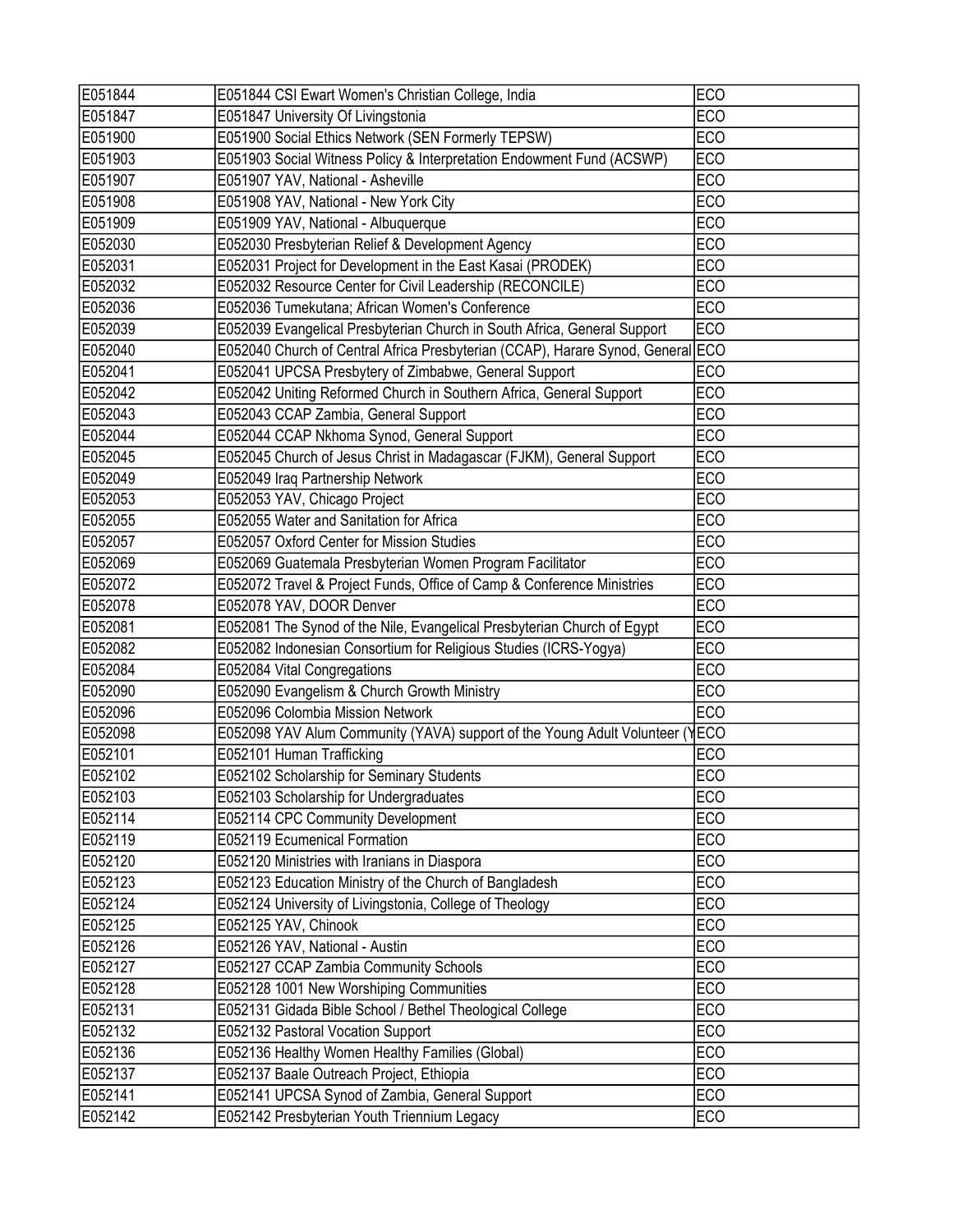| E052143   | E052143 Global Poverty Alleviation Program                                        | <b>ECO</b> |
|-----------|-----------------------------------------------------------------------------------|------------|
| E052144   | E052144 CCAP General Assembly Support                                             | <b>ECO</b> |
| E052147   | E052147 United Church of Christ in the Philippines                                | <b>ECO</b> |
| E052148   | E052148 South Sudan Presbyterian Evangelical Church                               | <b>ECO</b> |
| E052152   | E052152 Public Witness and Advocacy                                               | ECO        |
| E052155   | E052155 Syria Lebanon Partnership Network                                         | <b>ECO</b> |
| E052157   | E052157 The Church of Christ in Thailand                                          | <b>ECO</b> |
| E052158   | E052158 Church of Bangladesh                                                      | ECO        |
| E052164   | E052164 Presbyterian Church in the Republic of Korea (PROK)                       | <b>ECO</b> |
| E052167   | E052167 UKirk Network and Presbyterian Collegiate Ministries                      | <b>ECO</b> |
| E052168   | E052168 Compassion, Peace and Justice                                             | <b>ECO</b> |
| E052169   | E052169 CCAP Livingstonia Water & Sanitation                                      | <b>ECO</b> |
| E052170   | E052170 CCAP Livingstonia Scholarships Secondary & Post Secondary                 | <b>ECO</b> |
| E052171   | E052171 ECC / Department of Women and Families                                    | <b>ECO</b> |
| E052172-1 | E052172-1 South Sudan, Education and Peace Building                               | <b>ECO</b> |
| E052172-2 | E052172-2 South Sudan, Administration and Logistics Facilitators                  | <b>ECO</b> |
| E052172-3 | E052172-3 South Sudan, Education Facilitator                                      | <b>ECO</b> |
| E052173   | E052173 Mission Co-worker Continuing Education Support                            | <b>ECO</b> |
| E052174   | E052174 Yei Teacher Training College                                              | <b>ECO</b> |
| E052175   | E052175 Student Enrichment Scholarship                                            | <b>ECO</b> |
| E052176   | E052176 Taiwan, General Support                                                   | <b>ECO</b> |
| E052177   | E052177 Ministries of the National Evangelical Presbyterian Church of Guatema ECO |            |
| E052178   | E052178 National "Educate a Child, Change the World" Initiative                   | <b>ECO</b> |
| E052179-1 | E052179-1 Growing the Church in Egypt                                             | <b>ECO</b> |
| E052179-2 | E052179-2 Growing the Church in Egypt (Faculty)                                   | ECO        |
| E052179-3 | E052179-3 Growing the Church in Egypt (NCD)                                       | <b>ECO</b> |
| E052179-4 | E052179-4 Growing the Church in Egypt (Regional Liaison)                          | <b>ECO</b> |
| E052180   | E052180 Community Health Evangelism Support for Africa                            | <b>ECO</b> |
| E052182   | E052182 CCT Preschool in Klong Toey                                               | <b>ECO</b> |
| E052183   | E052183 Evangelistic and Discipleship Ministries of the Church of Bangladesh      | <b>ECO</b> |
| E052186   | E052186 Evangelical Presbyterian Church in Baghdad, Iraq                          | <b>ECO</b> |
| E052187   | E052187 Evangelical Presbyterian Church in Kirkuk, Iraq                           | <b>ECO</b> |
| E052188   | E052188 Evangelical Presbyterian Church in Basrah, Iraq                           | <b>ECO</b> |
| E052189   | E052189 Presbyterian Youth Triennium                                              | ECO        |
| E052190   | E052190 Egypt Mission Network                                                     | <b>ECO</b> |
| E052191   | E052191 Presbyterian Center Benevolence Fund                                      | <b>ECO</b> |
| E052192   | E052192 Hands and Feet: Presbyterians Engaging in Communities                     | <b>ECO</b> |
| E052193   | E052193 End Cash Bail                                                             | <b>ECO</b> |
| E052194   | E052194 Presbyterian Church of Liberia, General Support                           | <b>ECO</b> |
| E052195   | E052195 Israel/Palestine, General Support                                         | <b>ECO</b> |
| E052196   | E052196 Office of the General Assembly, General Support                           | <b>ECO</b> |
| E052197   | E052197 Matthew 25                                                                | <b>ECO</b> |
| E052198   | E052198 Belarus Russian Ukraine Mission Network                                   | <b>ECO</b> |
| E052330   | E052330 Haiti Partnership Facilitator                                             | <b>ECO</b> |
| E052331   | E052331 School of Theology and Religion, Peru                                     | <b>ECO</b> |
| E052334   | E052334 United Presbyterian Church Of Brazil, Ministries                          | <b>ECO</b> |
| E052432   | E052432 Church Of North India Ministry To Children                                | <b>ECO</b> |
| E052433   | E052433 Orphanage at Prachakittisuk Church, Thailand                              | <b>ECO</b> |
| E052802   | E052802 Israel Palestine Mission Network                                          | <b>ECO</b> |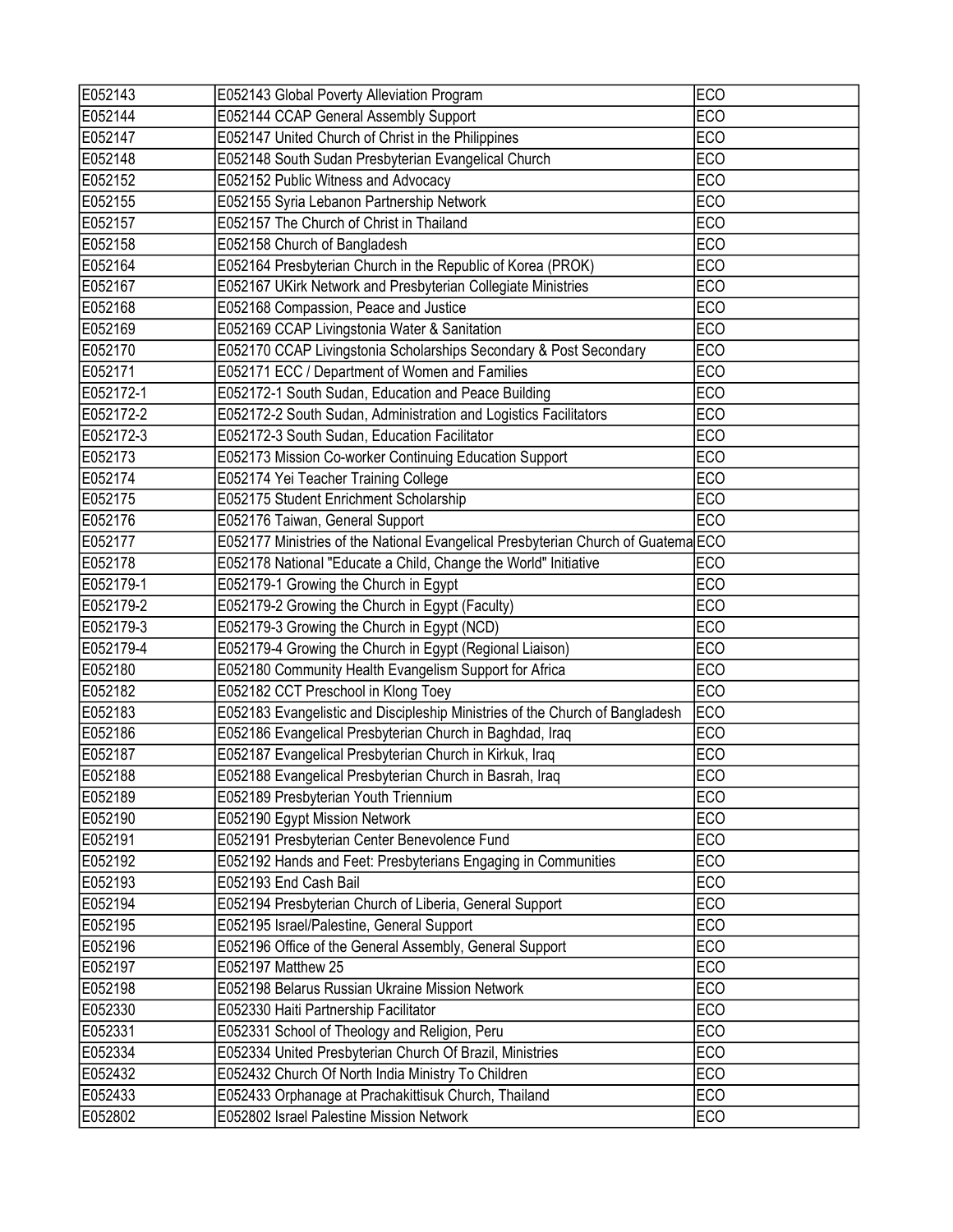| E052804 | E052804 The Palestine Children's Relief Fund                                         | <b>ECO</b> |
|---------|--------------------------------------------------------------------------------------|------------|
| E053501 | E053501 Regional Liaison for West Africa                                             | <b>ECO</b> |
| E053726 | E053726 Poverty In America                                                           | <b>ECO</b> |
| E053999 | E053999 International Young Adult Volunteers (YAV)                                   | <b>ECO</b> |
| E074131 | E074131 Refugee Ministry Among Burmese, Thailand                                     | <b>ECO</b> |
| E074285 | E074285 Language Educator, Hokusei Gakuen University, Japan                          | <b>ECO</b> |
| E074870 | E074870 Long-term Volunteer at Zomba Theological College                             | <b>ECO</b> |
| E074871 | E074871 Long Term Volunteer at Evangelical Presbyterian Church Ghana                 | <b>ECO</b> |
| E132192 | E132192 Missionary Support                                                           | <b>ECO</b> |
| E132342 | E132342 International Leadership Development                                         | <b>ECO</b> |
| E200102 | E200102 Mission Personnel Sharing the Good News of God's Faithful Love               | <b>ECO</b> |
| E200103 | E200103 Mission Personnel Engaged in Ministries of Reconciliation                    | <b>ECO</b> |
| E200302 | E200302 US Coordinators For Border Ministry, Frontera de Cristo                      | <b>ECO</b> |
| E200303 | E200303 Professor Of Ethics/Senior Researcher, Duta Wacana University                | <b>ECO</b> |
| E200314 | E200314 Regional Liaison For Central Africa/Africa Facilitator for Women and CIECO   |            |
| E200316 | E200316 Principal for RECONCILE Peace Institute, Sudan                               | <b>ECO</b> |
| E200323 | E200323 Communications Specialist, China                                             | <b>ECO</b> |
| E200327 | E200327 Office of the Chaplain Staff & Lecturer, McGilvary College of Divinity, PECO |            |
| E200334 | E200334 Facilitator for Women's Leadership Development, Guatemala                    | <b>ECO</b> |
| E200343 | E200343 Holistic Community Developers                                                | <b>ECO</b> |
| E200351 | E200351 Regional Facilitator for Women's and Children's Interests, Africa            | <b>ECO</b> |
| E200353 | E200353 Regional Liaison For West Africa, Ghana Mission Personnel                    | <b>ECO</b> |
| E200356 | E200356 Promoter for Environmental Sustainability, Costa Rica                        | <b>ECO</b> |
| E200358 | E200358 Academic Dean, United Kingdom                                                | <b>ECO</b> |
| E200365 | E200365 Regional Liaison For South Asia                                              | <b>ECO</b> |
| E200370 | E200370 Professor Of Theology, Cairo, Egypt                                          | <b>ECO</b> |
| E200373 | E200373 Professor Of Church History, Mission, & Religion                             | <b>ECO</b> |
| E200376 | E200376 Regional Liaison For The Caribbean                                           | <b>ECO</b> |
| E200383 | E200383 Seminary Professor, Taiwan                                                   | <b>ECO</b> |
| E200385 | E200385 Facilitator for Water and Sanitation / Health Education Coordinator          | <b>ECO</b> |
| E200388 | E200388 Pastor & Evangelist, Japan                                                   | ECO        |
| E200389 | E200389 Advisors for Health Ministries                                               | <b>ECO</b> |
| E200391 | E200391 Partnership Facilitator/Delegations Coordinator, Nicaragua                   | <b>ECO</b> |
| E200392 | E200392 Regional Liaison For Central Europe & The Roma                               | <b>ECO</b> |
| E200393 | E200393 Missions Facilitators, Philippines                                           | <b>ECO</b> |
| E200406 | E200406 Congregational Twinning and Outreach to Minorities (Russia and Easte ECO     |            |
| E200412 | E200412 Health Consultant, Congo                                                     | <b>ECO</b> |
| E200416 | E200416 Regional Liaison For South Africa                                            | <b>ECO</b> |
| E200418 | E200418 Environmental & Development Consultant/Public Health Specialist, Ma ECO      |            |
| E200421 | E200421 Bible School Instructor / Synod Advisor & Health Coordinator                 | <b>ECO</b> |
| E200425 | E200425 Professor Of Biblical Studies, Colombia                                      | <b>ECO</b> |
| E200429 | E200429 Instructor at Nile Theological College/Community Development Advisor ECO     |            |
| E200447 | E200447 Companionship Facilitator, Joining Hands Against Hunger, Peru                | ECO        |
| E200466 | E200466 Workers with Christians in Northern Iraq                                     | <b>ECO</b> |
| E200471 | E200471 Regional Liaison For East Central Africa                                     | <b>ECO</b> |
| E200473 | E200473 Interpreter/Children's Worker                                                | <b>ECO</b> |
| E200475 | E200475 Peace Initiative Promoter and Pastoral Accompanier                           | <b>ECO</b> |
| E200478 | E200478 Professor, Justo Mwale Theological University College                        | <b>ECO</b> |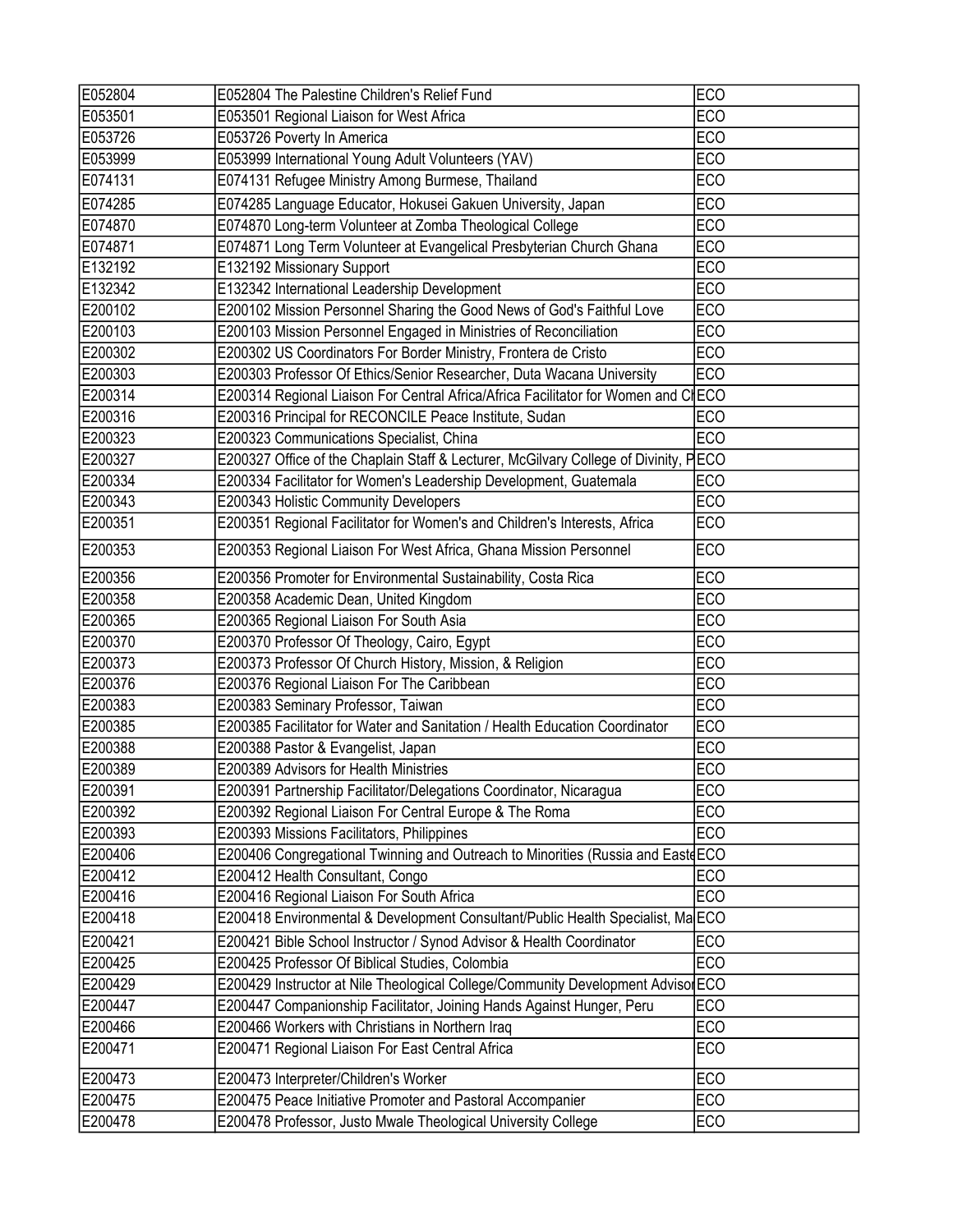| E200481 | E200481 Regional Liaison For Southern Cone & Brazil, Mission Personnel            | <b>ECO</b> |
|---------|-----------------------------------------------------------------------------------|------------|
| E200482 | E200482 Joining Hands Facilitator, Haiti                                          | <b>ECO</b> |
| E200483 | E200483 Regional Liaison, Mexico & Guatemala/Facilitator                          | <b>ECO</b> |
| E200484 | E200484 Coordinator of Christian Volunteers Thailand                              | <b>ECO</b> |
| E200485 | E200485 Professor at the Evangelical Theological Seminary in Cairo                | <b>ECO</b> |
| E200487 | E200487 Leadership Development Facilitator                                        | <b>ECO</b> |
| E200489 | E200489 Church Planter/Trainer                                                    | <b>ECO</b> |
| E200490 | E200490 Associate for Planning, Training and Development, Madagascar              | <b>ECO</b> |
| E200491 | E200491 Regional Liaison for East Asia                                            | <b>ECO</b> |
| E200493 | E200493 Regional Liaison for Southeast Asia                                       | <b>ECO</b> |
| E200496 | E200496 Young Adult Volunteer Site Coordinator for South Korea                    | <b>ECO</b> |
| E200500 | E200500 Church Development Specialist/Pastor to Iranian Refugees                  | <b>ECO</b> |
| E200501 | E200501 Education Facilitator, South Sudan                                        | <b>ECO</b> |
| E200502 | E200502 English and Practical Theology Lecturer, Rwanda                           | <b>ECO</b> |
| E200504 | E200504 Regional Liaison for Iraq, Syria & Lebanon                                | <b>ECO</b> |
| E200505 | E200505 Education Consultant for Indigenous People, Guatemala                     | <b>ECO</b> |
| E200513 | E200513 Literacy and Evangelism, Niger                                            | <b>ECO</b> |
| E200515 | E200515 Africa Community Health Facilitator                                       | <b>ECO</b> |
| E200516 | E200516 Facilitator for Education for Justice and Peacemaking                     | <b>ECO</b> |
| E200517 | E200517 Youth Worker in Niger                                                     | <b>ECO</b> |
| E200518 | E200518 Regional Liaison for Central America                                      | <b>ECO</b> |
| E200519 | E200519 Regional Theological Educator and Curriculum Consultant                   | <b>ECO</b> |
| E200520 | E200520 Coordinator for Mission Teams and Partnerships                            | <b>ECO</b> |
| E200521 | E200521 Professor of Liturgy and Sacred Music                                     | <b>ECO</b> |
| E200524 | E200524 Regional Liaisons Horn of Africa                                          | <b>ECO</b> |
| E200525 | E200525 Partnership Liaison/Regional Consultant for Diyar Consortium              | <b>ECO</b> |
| E200526 | E200526 Lecturer & Practitioner of Family Medicine                                | <b>ECO</b> |
| E200528 | E200528 Community Health Facilitator                                              | <b>ECO</b> |
| E200529 | E200529 Education and Medical Consultants, Congo                                  | <b>ECO</b> |
| E200530 | E200530 Delegations and Partnership Coordinators, Peru                            | <b>ECO</b> |
| E200531 | E200531 Pastor, Moscow Chaplaincy                                                 | <b>ECO</b> |
| E200532 | E200532 Instructor/ Lecturer Biblical Studies                                     | ECO        |
| E200533 | E200533 Regional Facilitator for Addressing Migration and Human Trafficking       | <b>ECO</b> |
| E200534 | E200534 Development Specialist & Health Education Program Facilitator / CCAFECO   |            |
| E200535 | E200535 Facilitator for Theological Education and Leadership Development          | <b>ECO</b> |
| E200536 | E200536 Professor of New Testament/Professor of Christian Education, Cairo E ECO  |            |
| E200537 | E200537 CCAP Education Facilitator                                                | <b>ECO</b> |
| E200538 | E200538 Intercultural Encounters Facilitator                                      | <b>ECO</b> |
| E200539 | E200539 Regional Liaison for East Central Africa                                  | <b>ECO</b> |
| E200541 | E200541 Chaplain & Director of the Resource Center for Christian Education & VECO |            |
| E200542 | E200542 Director of Social Ministry and Pastor of Congregation                    | <b>ECO</b> |
| E200543 | E200543 Educational Consultant - Democratic Republic of Congo                     | <b>ECO</b> |
| E210101 | E210101 YAV, Scotland, Position 1                                                 | <b>ECO</b> |
| E210102 | E210102 YAV, Scotland, Position 2                                                 | <b>ECO</b> |
| E210103 | E210103 YAV, Scotland, Position 3                                                 | <b>ECO</b> |
| E210104 | E210104 YAV, Scotland, Position 4                                                 | <b>ECO</b> |
| E210105 | E210105 YAV, Scotland, Position 5                                                 | <b>ECO</b> |
| E210106 | E210106 YAV, Scotland, Position 6                                                 | <b>ECO</b> |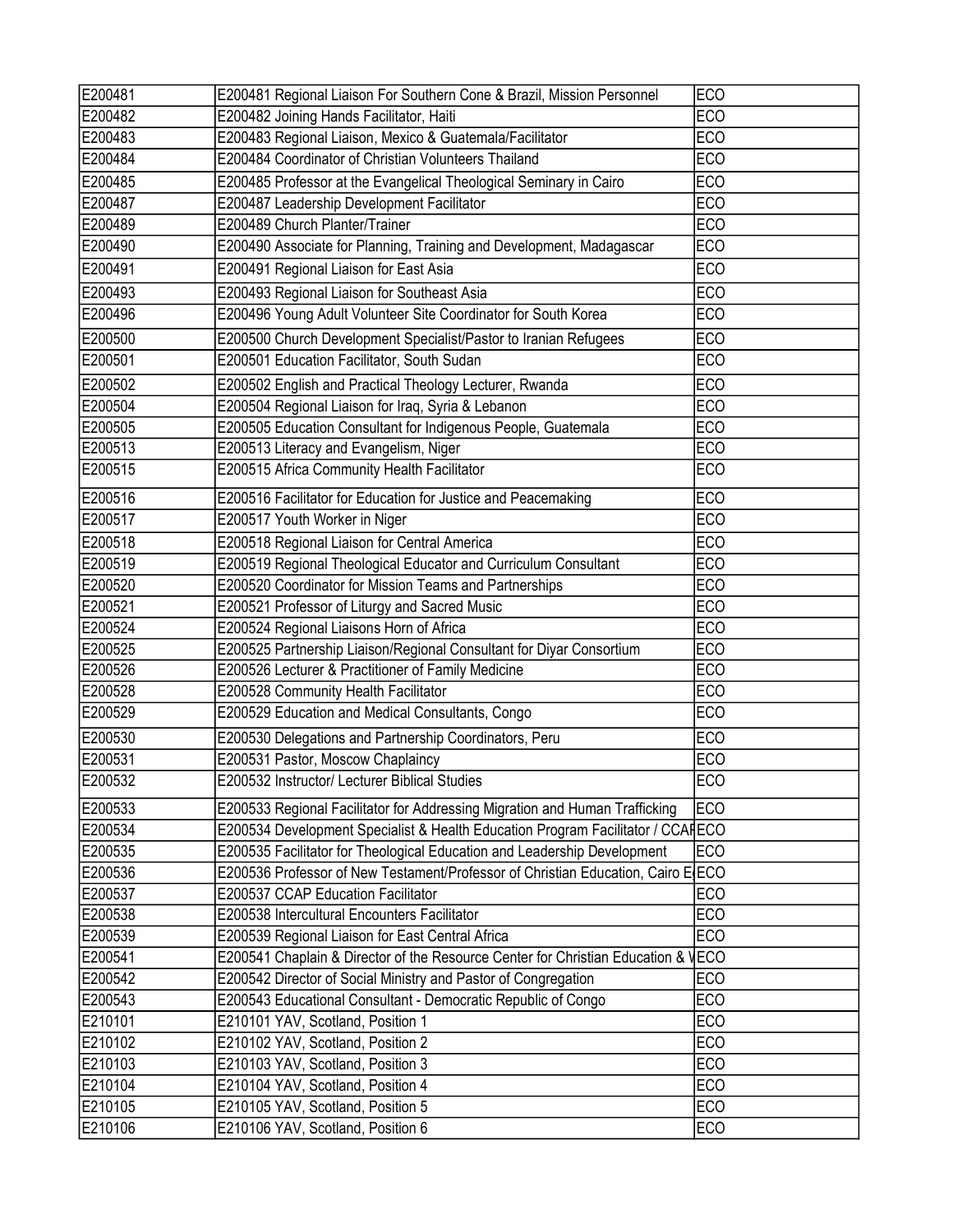| E210107 | E210107 YAV, Scotland, Position 7    | <b>ECO</b> |
|---------|--------------------------------------|------------|
| E210108 | E210108 YAV, Scotland, Position 8    | <b>ECO</b> |
| E210109 | E210109 YAV, Scotland, Position 9    | <b>ECO</b> |
| E210110 | E210110 YAV, Scotland, Position 10   | <b>ECO</b> |
| E210111 | E210111 YAV, Scotland, Position 11   | <b>ECO</b> |
| E210112 | E210112 YAV, Scotland, Position 12   | <b>ECO</b> |
| E210113 | E210113 YAV, Scotland, Position 13   | <b>ECO</b> |
| E210114 | E210114 YAV, Scotland, Position 14   | <b>ECO</b> |
| E210115 | E210115 YAV, Scotland, Position 15   | <b>ECO</b> |
| E210116 | E210116 YAV, Scotland, Position 16   | <b>ECO</b> |
| E210251 | E210251 YAV, Zambia, Position 1      | <b>ECO</b> |
| E210252 | E210252 YAV, Zambia, Position 2      | <b>ECO</b> |
| E210253 | E210253 YAV, Zambia, Position 3      | <b>ECO</b> |
| E210254 | E210254 YAV, Zambia, Position 4      | <b>ECO</b> |
| E210255 | E210255 YAV, Zambia, Position 5      | <b>ECO</b> |
| E210256 | E210256 YAV, Zambia, Position 6      | <b>ECO</b> |
| E210257 | E210257 YAV, Zambia, Position 7      | <b>ECO</b> |
| E210258 | E210258 YAV, Zambia, Position 8      | <b>ECO</b> |
| E210259 | E210259 YAV, Zambia, Position 9      | <b>ECO</b> |
| E210260 | E210260 YAV, Zambia, Position 10     | <b>ECO</b> |
| E210261 | E210261 YAV, Zambia, Position 11     | <b>ECO</b> |
| E210262 | E210262 YAV, Zambia, Position 12     | <b>ECO</b> |
| E210263 | E210263 YAV, Zambia, Position 13     | <b>ECO</b> |
| E210264 | E210264 YAV, Zambia, Position 14     | <b>ECO</b> |
| E210265 | E210265 YAV, Zambia, Position 15     | <b>ECO</b> |
| E210266 | E210266 YAV, Zambia, Position 16     | <b>ECO</b> |
| E210351 | E210351 YAV, Colombia, Position 1    | <b>ECO</b> |
| E210352 | E210352 YAV, Colombia, Position 2    | <b>ECO</b> |
| E210353 | E210353 YAV, Colombia, Position 3    | <b>ECO</b> |
| E210354 | E210354 YAV, Colombia, Position 4    | <b>ECO</b> |
| E210355 | E210355 YAV, Colombia, Position 5    | <b>ECO</b> |
| E210356 | E210356 YAV, Colombia, Position 6    | <b>ECO</b> |
| E210358 | E210358 YAV, Colombia, Position 8    | ECO        |
| E210359 | E210359 YAV, Colombia, Position 9    | ECO        |
| E210360 | E210360 YAV, Colombia, Position 10   | <b>ECO</b> |
| E210361 | E210361 YAV, Colombia, Position 11   | <b>ECO</b> |
| E210362 | E210362 YAV, Colombia, Position 12   | <b>ECO</b> |
| E210363 | E210363 YAV, Colombia, Position 13   | <b>ECO</b> |
| E210364 | E210364 YAV, Colombia, Position 14   | <b>ECO</b> |
| E210365 | E210365 YAV, Colombia, Position 15   | <b>ECO</b> |
| E210366 | E210366 YAV, Colombia, Position 16   | <b>ECO</b> |
| E210501 | E210501 YAV, Philippines, Position 1 | <b>ECO</b> |
| E210502 | E210502 YAV, Philippines, Position 2 | <b>ECO</b> |
| E210503 | E210503 YAV, Philippines, Position 3 | <b>ECO</b> |
| E210504 | E210504 YAV, Philippines, Position 4 | <b>ECO</b> |
| E210505 | E210505 YAV, Philippines, Position 5 | <b>ECO</b> |
| E210506 | E210506 YAV, Philippines, Position 6 | <b>ECO</b> |
| E210507 | E210507 YAV, Philippines, Position 7 | <b>ECO</b> |
| E210508 | E210508 YAV, Philippines, Position 8 | <b>ECO</b> |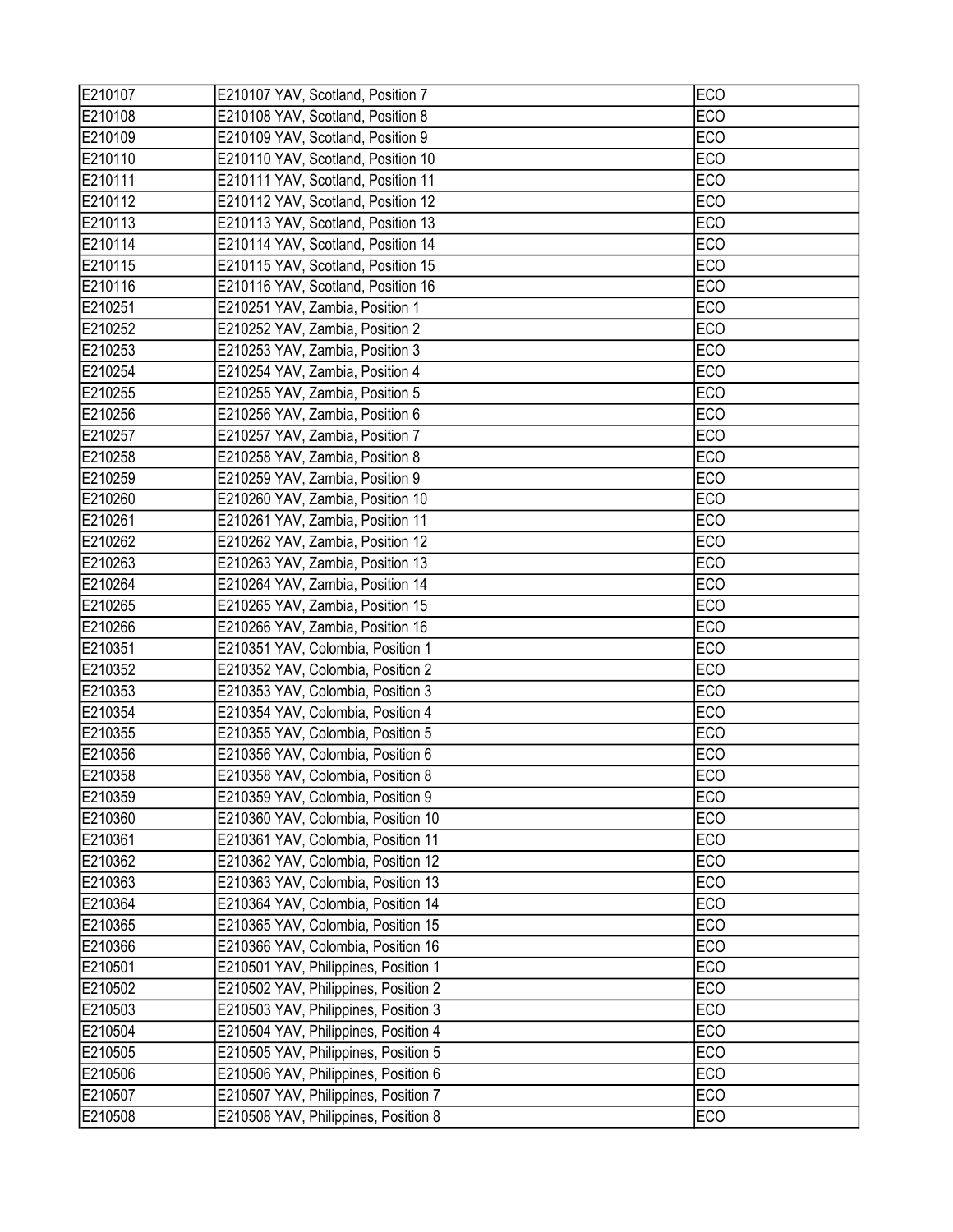| E210801 | E210801 YAV, Peru, Position 1                                                 | <b>ECO</b>      |
|---------|-------------------------------------------------------------------------------|-----------------|
| E210802 | E210802 YAV, Peru, Position 2                                                 | <b>ECO</b>      |
| E210803 | E210803 YAV, Peru, Position 3                                                 | <b>ECO</b>      |
| E210804 | E210804 YAV, Peru, Position 4                                                 | <b>ECO</b>      |
| E210805 | E210805 YAV, Peru, Position 5                                                 | <b>ECO</b>      |
| E210806 | E210806 YAV, Peru, Position 6                                                 | <b>ECO</b>      |
| E210807 | E210807 YAV, Peru, Position 7                                                 | <b>ECO</b>      |
| E210808 | E210808 YAV, Peru, Position 8                                                 | <b>ECO</b>      |
| E210809 | E210809 YAV, Peru, Position 9                                                 | <b>ECO</b>      |
| E210810 | E210810 YAV, Peru, Position 10                                                | <b>ECO</b>      |
| E210811 | E210811 YAV, Peru, Position 11                                                | ECO             |
| E210812 | E210812 YAV, Peru, Position 12                                                | <b>ECO</b>      |
| E210901 | E210901 YAV, Korea, Position 1                                                | <b>ECO</b>      |
| E210902 | E210902 YAV, Korea, Position 2                                                | <b>ECO</b>      |
| E210903 | E210903 YAV, Korea, Position 3                                                | <b>ECO</b>      |
| E210904 | E210904 YAV, Korea, Position 4                                                | <b>ECO</b>      |
| E210905 | E210905 YAV, Korea, Position 5                                                | <b>ECO</b>      |
| E210906 | E210906 YAV, Korea, Position 6                                                | <b>ECO</b>      |
| E210907 | E210907 YAV, Korea, Position 7                                                | ECO             |
| E210908 | E210908 YAV, Korea, Position 8                                                | <b>ECO</b>      |
| E210909 | E210909 YAV, Korea, Position 9                                                | ECO             |
| E210910 | E210910 YAV, Korea, Position 10                                               | <b>ECO</b>      |
| E210911 | E210911 YAV, Korea, Position 11                                               | <b>ECO</b>      |
| E210912 | E210912 YAV, Korea, Position 12                                               | <b>ECO</b>      |
| E306102 | E306102 Presbyterian Church Of Ghana, General Support                         | ECO             |
| E306202 | E306202 Trinity Theological Seminary, Ghana                                   | <b>ECO</b>      |
| E310702 | E310702 Education Projects, Malawi                                            | <b>ECO</b>      |
| E318702 | E318702 CPC Department Of Evangelism                                          | <b>ECO</b>      |
| E319602 | E319602 Women's Work, CPC                                                     | ECO             |
| E320202 | E320202 IMCK Good Shepherd Hospital, General, Democratic Republic of Cong ECO |                 |
| E320402 | E320402 IMCK Community Health, Democratic Republic of Congo                   | <b>ECO</b>      |
| E320902 | E320902 IMCK Nursing & Laboratory Technician Schools, Democratic Republic ECO |                 |
| E323002 | E323002 CPK Women and Families Ministries                                     | ECO             |
| E340102 | E340102 Middle East Council Of Churches (MECC)                                | <b>ECO</b>      |
| E340202 | E340202 National Evangelical Synod of Syria and Lebanon (General)             | <b>ECO</b>      |
| E343102 | E343102 Haiti Northern District Agricultural School                           | <b>ECO</b>      |
| E343302 | E343302 Hospital St. Croix, Haiti                                             | <b>ECO</b>      |
| E344202 | E344202 Latin American Biblical University Scholarships                       | <b>ECO</b>      |
| E347002 | E347002 CEPAD Ministries                                                      | <b>ECO</b>      |
| E404302 | E404302 International Peacemakers                                             | <b>ECO</b>      |
| E404902 | E404902 Evangelism & Church Growth In Africa                                  | <b>ECO</b>      |
| E520002 | E520002 Presbyterian Community of Kinshasa, Democratic Republic of Congo      | EC <sub>O</sub> |
| E581402 | E581402 Sudan Presbyterian Evangelical Church, General Support                | <b>ECO</b>      |
| E583002 | E583002 Presbyterian University of Congo (UPRECO/FTRK)                        | <b>ECO</b>      |
| E860103 | E860103 Student Loan Relief Fund                                              | <b>ECO</b>      |
| E860124 | E860124 Presbyterian Council For Chaplains & Military Personnel               | <b>ECO</b>      |
| E862000 | E862000 Global Education                                                      | <b>ECO</b>      |
| E862104 | E862104 Bethel Evangelical Secondary School (BESS)                            | <b>ECO</b>      |
| E862119 | E862119 Theological Education By Extension (TEE), Sudan                       | <b>ECO</b>      |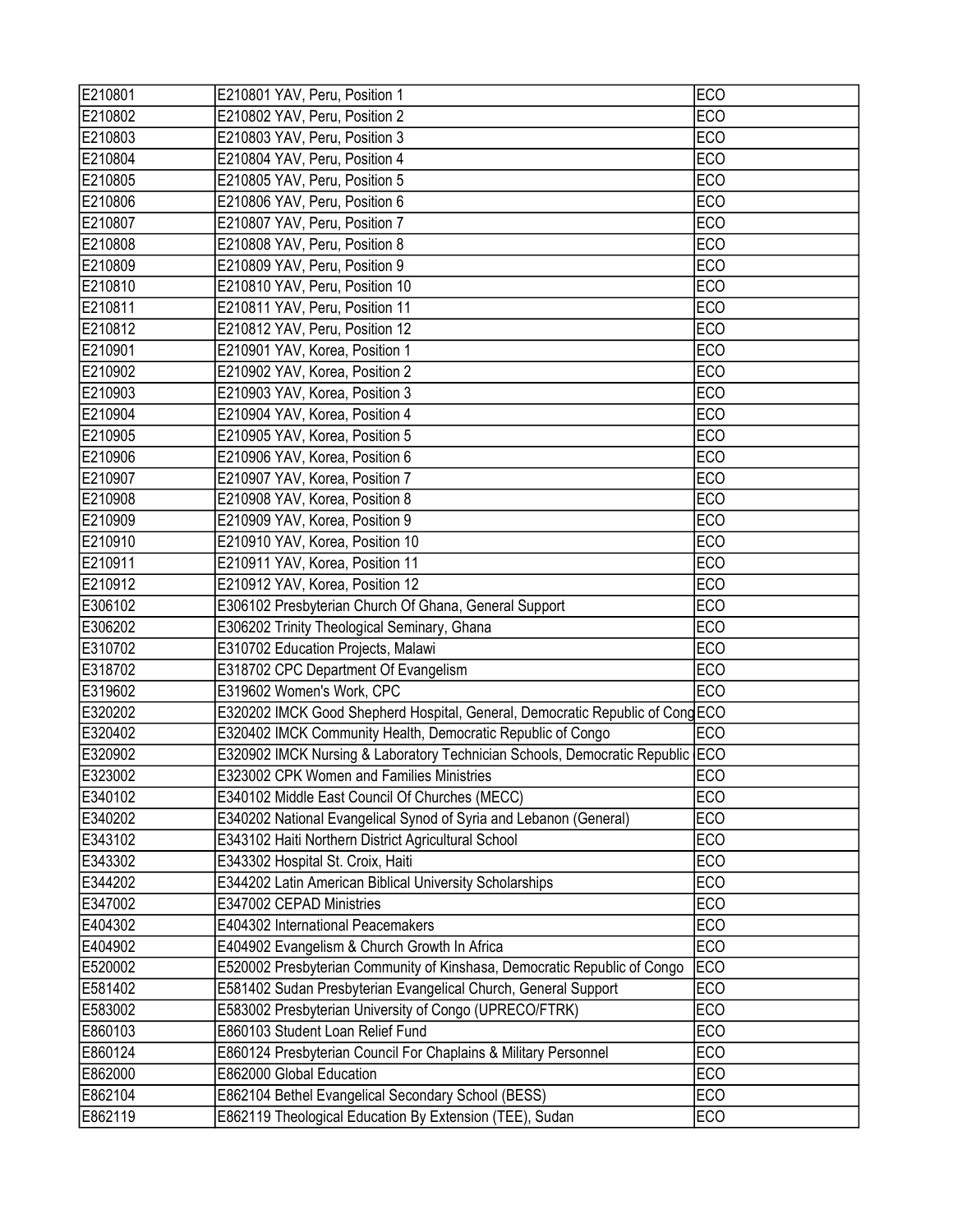| <b>ECO</b><br>E862132 Presbyterian Church Of Nigeria, General Support<br>E862133 Ethiopian Evangelical Church Mekane Yesus, General Support<br><b>ECO</b><br>E862141 Health Work Bethel Synods, Ethiopian Evangelical Church Mekane JesECO<br>E862149 Embangweni Hospital, Malawi<br><b>ECO</b><br>E862251 McKean Rehabilitation Center, Thailand<br><b>ECO</b><br><b>ECO</b><br>E862303 Miraj Medical Center, India<br>E862311 Memorial Christian Hospital, Sialkot, Pakistan<br><b>ECO</b><br>E862326 Gujranwala, SCD Education Projects, Pakistan<br><b>ECO</b><br>E862337 Allahabad Agricultural Institute, India<br><b>ECO</b><br>E862341 Kinnaird College for Women, Lahore, Pakistan<br><b>ECO</b><br><b>ECO</b><br>E862353 McGilvary College of Divinity, Payap University, Thailand<br>E862370 Presbyterian Education Board, School Refurbishing, Pakistan<br><b>ECO</b><br><b>ECO</b><br>E862371 Ahli Arab Hospital, Gaza<br>E862376 The Evangelical Theological Seminary in Cairo (ETSC) Special Project ECO<br>E862385 Presbyterian Education Board to be used for SCD Program, Pakistan<br><b>IECO</b><br>E862407 Emergency Care In Turkey<br><b>ECO</b><br>E862412 The Healing Ministry of the Church Of Bangladesh<br><b>ECO</b><br>E862412<br>E862414<br>E862414 Student Scholarship Fund, McGilvary College of Divinity, Payap UniverECO<br>E862510<br>E862510 Evangelical Theological Seminary, Matanzas<br><b>ECO</b><br>E862562 Colegio Americano, Apartado<br><b>ECO</b><br>E862562<br>E862603<br>E862603 Tanta Hospital, Synod of the Nile<br><b>ECO</b><br><b>ECO</b><br>E862608<br>E862608 Coptic Evangelical Organization For Social Services (CEOSS), Egypt<br>E862612<br>E862612 Near East School Of Theology (NEST)<br><b>ECO</b><br>E862627<br>E862627 St. Vincent School For Handicapped, Haiti<br><b>ECO</b><br>E862700 Medical Benevolence Foundation (MBF)<br>E862700<br><b>ECO</b><br>E862703 Water and Sanitation For All<br><b>ECO</b><br>E862703<br>E862706<br><b>ECO</b><br>E862706 AIDS Crisis Overseas<br><b>ECO</b><br>E862726 Mulanje Mission Hospital, Malawi<br>E862731 Daystar University College<br><b>ECO</b><br>E862752<br>E862752 Presbyterian University Of East Africa<br><b>ECO</b><br>E862756 Zomba Theological College<br><b>ECO</b><br>E862759<br>E862759 Health Work, Presbyterian Church of South Sudan<br><b>ECO</b><br>E862765 Nile Theological College (Khartoum)<br><b>ECO</b><br><b>ECO</b><br>E862815 Menaul School, General Support<br>E863001 FM: General Support<br>ECO<br><b>ECO</b><br>E863003 International Evangelism Projects<br>E863005 The Outreach Foundation<br><b>ECO</b><br><b>ECO</b><br>E863112 Bethel Mekane Yesus School, Addis Ababa<br><b>ECO</b><br>E863302 Pakistan Bible Correspondence School<br>E863319 Pakistan Christian Recording Ministries<br><b>ECO</b><br>E863323 FM: Witnessing Ministries Of Christ<br><b>ECO</b><br><b>ECO</b><br>E863539 Frontera De Cristo<br><b>ECO</b><br>E864015 Special Opportunities In World Mission<br>E864100 Africa General Fund<br><b>ECO</b><br>E864102 Eglise Presbyterienne Au Rwanda, General Support<br><b>ECO</b><br>E864103 Presbyterian Church In Cameroon (PCC), General Support<br><b>ECO</b><br>E864106 Evangelical Presbyterian Church, Ghana, General Support<br><b>ECO</b><br>E864116 Presbyterian Community Of Congo, General Support<br><b>ECO</b> | E862130 | E862130 Presbyterian Church Of East Africa, General Support | <b>ECO</b> |
|--------------------------------------------------------------------------------------------------------------------------------------------------------------------------------------------------------------------------------------------------------------------------------------------------------------------------------------------------------------------------------------------------------------------------------------------------------------------------------------------------------------------------------------------------------------------------------------------------------------------------------------------------------------------------------------------------------------------------------------------------------------------------------------------------------------------------------------------------------------------------------------------------------------------------------------------------------------------------------------------------------------------------------------------------------------------------------------------------------------------------------------------------------------------------------------------------------------------------------------------------------------------------------------------------------------------------------------------------------------------------------------------------------------------------------------------------------------------------------------------------------------------------------------------------------------------------------------------------------------------------------------------------------------------------------------------------------------------------------------------------------------------------------------------------------------------------------------------------------------------------------------------------------------------------------------------------------------------------------------------------------------------------------------------------------------------------------------------------------------------------------------------------------------------------------------------------------------------------------------------------------------------------------------------------------------------------------------------------------------------------------------------------------------------------------------------------------------------------------------------------------------------------------------------------------------------------------------------------------------------------------------------------------------------------------------------------------------------------------------------------------------------------------------------------------------------------------------------------------------------------------------------------------------------------------------------------------------------------------------------------------------------------------------------------------------------------------------------------------------------------------------------------------------------------------------------------------------------------------------------------------------------------------------------------------------------------------------------------------------------------------------------------|---------|-------------------------------------------------------------|------------|
|                                                                                                                                                                                                                                                                                                                                                                                                                                                                                                                                                                                                                                                                                                                                                                                                                                                                                                                                                                                                                                                                                                                                                                                                                                                                                                                                                                                                                                                                                                                                                                                                                                                                                                                                                                                                                                                                                                                                                                                                                                                                                                                                                                                                                                                                                                                                                                                                                                                                                                                                                                                                                                                                                                                                                                                                                                                                                                                                                                                                                                                                                                                                                                                                                                                                                                                                                                                                  | E862132 |                                                             |            |
|                                                                                                                                                                                                                                                                                                                                                                                                                                                                                                                                                                                                                                                                                                                                                                                                                                                                                                                                                                                                                                                                                                                                                                                                                                                                                                                                                                                                                                                                                                                                                                                                                                                                                                                                                                                                                                                                                                                                                                                                                                                                                                                                                                                                                                                                                                                                                                                                                                                                                                                                                                                                                                                                                                                                                                                                                                                                                                                                                                                                                                                                                                                                                                                                                                                                                                                                                                                                  | E862133 |                                                             |            |
|                                                                                                                                                                                                                                                                                                                                                                                                                                                                                                                                                                                                                                                                                                                                                                                                                                                                                                                                                                                                                                                                                                                                                                                                                                                                                                                                                                                                                                                                                                                                                                                                                                                                                                                                                                                                                                                                                                                                                                                                                                                                                                                                                                                                                                                                                                                                                                                                                                                                                                                                                                                                                                                                                                                                                                                                                                                                                                                                                                                                                                                                                                                                                                                                                                                                                                                                                                                                  | E862141 |                                                             |            |
|                                                                                                                                                                                                                                                                                                                                                                                                                                                                                                                                                                                                                                                                                                                                                                                                                                                                                                                                                                                                                                                                                                                                                                                                                                                                                                                                                                                                                                                                                                                                                                                                                                                                                                                                                                                                                                                                                                                                                                                                                                                                                                                                                                                                                                                                                                                                                                                                                                                                                                                                                                                                                                                                                                                                                                                                                                                                                                                                                                                                                                                                                                                                                                                                                                                                                                                                                                                                  | E862149 |                                                             |            |
|                                                                                                                                                                                                                                                                                                                                                                                                                                                                                                                                                                                                                                                                                                                                                                                                                                                                                                                                                                                                                                                                                                                                                                                                                                                                                                                                                                                                                                                                                                                                                                                                                                                                                                                                                                                                                                                                                                                                                                                                                                                                                                                                                                                                                                                                                                                                                                                                                                                                                                                                                                                                                                                                                                                                                                                                                                                                                                                                                                                                                                                                                                                                                                                                                                                                                                                                                                                                  | E862251 |                                                             |            |
|                                                                                                                                                                                                                                                                                                                                                                                                                                                                                                                                                                                                                                                                                                                                                                                                                                                                                                                                                                                                                                                                                                                                                                                                                                                                                                                                                                                                                                                                                                                                                                                                                                                                                                                                                                                                                                                                                                                                                                                                                                                                                                                                                                                                                                                                                                                                                                                                                                                                                                                                                                                                                                                                                                                                                                                                                                                                                                                                                                                                                                                                                                                                                                                                                                                                                                                                                                                                  | E862303 |                                                             |            |
|                                                                                                                                                                                                                                                                                                                                                                                                                                                                                                                                                                                                                                                                                                                                                                                                                                                                                                                                                                                                                                                                                                                                                                                                                                                                                                                                                                                                                                                                                                                                                                                                                                                                                                                                                                                                                                                                                                                                                                                                                                                                                                                                                                                                                                                                                                                                                                                                                                                                                                                                                                                                                                                                                                                                                                                                                                                                                                                                                                                                                                                                                                                                                                                                                                                                                                                                                                                                  | E862311 |                                                             |            |
|                                                                                                                                                                                                                                                                                                                                                                                                                                                                                                                                                                                                                                                                                                                                                                                                                                                                                                                                                                                                                                                                                                                                                                                                                                                                                                                                                                                                                                                                                                                                                                                                                                                                                                                                                                                                                                                                                                                                                                                                                                                                                                                                                                                                                                                                                                                                                                                                                                                                                                                                                                                                                                                                                                                                                                                                                                                                                                                                                                                                                                                                                                                                                                                                                                                                                                                                                                                                  | E862326 |                                                             |            |
|                                                                                                                                                                                                                                                                                                                                                                                                                                                                                                                                                                                                                                                                                                                                                                                                                                                                                                                                                                                                                                                                                                                                                                                                                                                                                                                                                                                                                                                                                                                                                                                                                                                                                                                                                                                                                                                                                                                                                                                                                                                                                                                                                                                                                                                                                                                                                                                                                                                                                                                                                                                                                                                                                                                                                                                                                                                                                                                                                                                                                                                                                                                                                                                                                                                                                                                                                                                                  | E862337 |                                                             |            |
|                                                                                                                                                                                                                                                                                                                                                                                                                                                                                                                                                                                                                                                                                                                                                                                                                                                                                                                                                                                                                                                                                                                                                                                                                                                                                                                                                                                                                                                                                                                                                                                                                                                                                                                                                                                                                                                                                                                                                                                                                                                                                                                                                                                                                                                                                                                                                                                                                                                                                                                                                                                                                                                                                                                                                                                                                                                                                                                                                                                                                                                                                                                                                                                                                                                                                                                                                                                                  | E862341 |                                                             |            |
|                                                                                                                                                                                                                                                                                                                                                                                                                                                                                                                                                                                                                                                                                                                                                                                                                                                                                                                                                                                                                                                                                                                                                                                                                                                                                                                                                                                                                                                                                                                                                                                                                                                                                                                                                                                                                                                                                                                                                                                                                                                                                                                                                                                                                                                                                                                                                                                                                                                                                                                                                                                                                                                                                                                                                                                                                                                                                                                                                                                                                                                                                                                                                                                                                                                                                                                                                                                                  | E862353 |                                                             |            |
|                                                                                                                                                                                                                                                                                                                                                                                                                                                                                                                                                                                                                                                                                                                                                                                                                                                                                                                                                                                                                                                                                                                                                                                                                                                                                                                                                                                                                                                                                                                                                                                                                                                                                                                                                                                                                                                                                                                                                                                                                                                                                                                                                                                                                                                                                                                                                                                                                                                                                                                                                                                                                                                                                                                                                                                                                                                                                                                                                                                                                                                                                                                                                                                                                                                                                                                                                                                                  | E862370 |                                                             |            |
|                                                                                                                                                                                                                                                                                                                                                                                                                                                                                                                                                                                                                                                                                                                                                                                                                                                                                                                                                                                                                                                                                                                                                                                                                                                                                                                                                                                                                                                                                                                                                                                                                                                                                                                                                                                                                                                                                                                                                                                                                                                                                                                                                                                                                                                                                                                                                                                                                                                                                                                                                                                                                                                                                                                                                                                                                                                                                                                                                                                                                                                                                                                                                                                                                                                                                                                                                                                                  | E862371 |                                                             |            |
|                                                                                                                                                                                                                                                                                                                                                                                                                                                                                                                                                                                                                                                                                                                                                                                                                                                                                                                                                                                                                                                                                                                                                                                                                                                                                                                                                                                                                                                                                                                                                                                                                                                                                                                                                                                                                                                                                                                                                                                                                                                                                                                                                                                                                                                                                                                                                                                                                                                                                                                                                                                                                                                                                                                                                                                                                                                                                                                                                                                                                                                                                                                                                                                                                                                                                                                                                                                                  | E862376 |                                                             |            |
|                                                                                                                                                                                                                                                                                                                                                                                                                                                                                                                                                                                                                                                                                                                                                                                                                                                                                                                                                                                                                                                                                                                                                                                                                                                                                                                                                                                                                                                                                                                                                                                                                                                                                                                                                                                                                                                                                                                                                                                                                                                                                                                                                                                                                                                                                                                                                                                                                                                                                                                                                                                                                                                                                                                                                                                                                                                                                                                                                                                                                                                                                                                                                                                                                                                                                                                                                                                                  | E862385 |                                                             |            |
|                                                                                                                                                                                                                                                                                                                                                                                                                                                                                                                                                                                                                                                                                                                                                                                                                                                                                                                                                                                                                                                                                                                                                                                                                                                                                                                                                                                                                                                                                                                                                                                                                                                                                                                                                                                                                                                                                                                                                                                                                                                                                                                                                                                                                                                                                                                                                                                                                                                                                                                                                                                                                                                                                                                                                                                                                                                                                                                                                                                                                                                                                                                                                                                                                                                                                                                                                                                                  | E862407 |                                                             |            |
|                                                                                                                                                                                                                                                                                                                                                                                                                                                                                                                                                                                                                                                                                                                                                                                                                                                                                                                                                                                                                                                                                                                                                                                                                                                                                                                                                                                                                                                                                                                                                                                                                                                                                                                                                                                                                                                                                                                                                                                                                                                                                                                                                                                                                                                                                                                                                                                                                                                                                                                                                                                                                                                                                                                                                                                                                                                                                                                                                                                                                                                                                                                                                                                                                                                                                                                                                                                                  |         |                                                             |            |
|                                                                                                                                                                                                                                                                                                                                                                                                                                                                                                                                                                                                                                                                                                                                                                                                                                                                                                                                                                                                                                                                                                                                                                                                                                                                                                                                                                                                                                                                                                                                                                                                                                                                                                                                                                                                                                                                                                                                                                                                                                                                                                                                                                                                                                                                                                                                                                                                                                                                                                                                                                                                                                                                                                                                                                                                                                                                                                                                                                                                                                                                                                                                                                                                                                                                                                                                                                                                  |         |                                                             |            |
|                                                                                                                                                                                                                                                                                                                                                                                                                                                                                                                                                                                                                                                                                                                                                                                                                                                                                                                                                                                                                                                                                                                                                                                                                                                                                                                                                                                                                                                                                                                                                                                                                                                                                                                                                                                                                                                                                                                                                                                                                                                                                                                                                                                                                                                                                                                                                                                                                                                                                                                                                                                                                                                                                                                                                                                                                                                                                                                                                                                                                                                                                                                                                                                                                                                                                                                                                                                                  |         |                                                             |            |
|                                                                                                                                                                                                                                                                                                                                                                                                                                                                                                                                                                                                                                                                                                                                                                                                                                                                                                                                                                                                                                                                                                                                                                                                                                                                                                                                                                                                                                                                                                                                                                                                                                                                                                                                                                                                                                                                                                                                                                                                                                                                                                                                                                                                                                                                                                                                                                                                                                                                                                                                                                                                                                                                                                                                                                                                                                                                                                                                                                                                                                                                                                                                                                                                                                                                                                                                                                                                  |         |                                                             |            |
|                                                                                                                                                                                                                                                                                                                                                                                                                                                                                                                                                                                                                                                                                                                                                                                                                                                                                                                                                                                                                                                                                                                                                                                                                                                                                                                                                                                                                                                                                                                                                                                                                                                                                                                                                                                                                                                                                                                                                                                                                                                                                                                                                                                                                                                                                                                                                                                                                                                                                                                                                                                                                                                                                                                                                                                                                                                                                                                                                                                                                                                                                                                                                                                                                                                                                                                                                                                                  |         |                                                             |            |
|                                                                                                                                                                                                                                                                                                                                                                                                                                                                                                                                                                                                                                                                                                                                                                                                                                                                                                                                                                                                                                                                                                                                                                                                                                                                                                                                                                                                                                                                                                                                                                                                                                                                                                                                                                                                                                                                                                                                                                                                                                                                                                                                                                                                                                                                                                                                                                                                                                                                                                                                                                                                                                                                                                                                                                                                                                                                                                                                                                                                                                                                                                                                                                                                                                                                                                                                                                                                  |         |                                                             |            |
|                                                                                                                                                                                                                                                                                                                                                                                                                                                                                                                                                                                                                                                                                                                                                                                                                                                                                                                                                                                                                                                                                                                                                                                                                                                                                                                                                                                                                                                                                                                                                                                                                                                                                                                                                                                                                                                                                                                                                                                                                                                                                                                                                                                                                                                                                                                                                                                                                                                                                                                                                                                                                                                                                                                                                                                                                                                                                                                                                                                                                                                                                                                                                                                                                                                                                                                                                                                                  |         |                                                             |            |
|                                                                                                                                                                                                                                                                                                                                                                                                                                                                                                                                                                                                                                                                                                                                                                                                                                                                                                                                                                                                                                                                                                                                                                                                                                                                                                                                                                                                                                                                                                                                                                                                                                                                                                                                                                                                                                                                                                                                                                                                                                                                                                                                                                                                                                                                                                                                                                                                                                                                                                                                                                                                                                                                                                                                                                                                                                                                                                                                                                                                                                                                                                                                                                                                                                                                                                                                                                                                  |         |                                                             |            |
|                                                                                                                                                                                                                                                                                                                                                                                                                                                                                                                                                                                                                                                                                                                                                                                                                                                                                                                                                                                                                                                                                                                                                                                                                                                                                                                                                                                                                                                                                                                                                                                                                                                                                                                                                                                                                                                                                                                                                                                                                                                                                                                                                                                                                                                                                                                                                                                                                                                                                                                                                                                                                                                                                                                                                                                                                                                                                                                                                                                                                                                                                                                                                                                                                                                                                                                                                                                                  |         |                                                             |            |
|                                                                                                                                                                                                                                                                                                                                                                                                                                                                                                                                                                                                                                                                                                                                                                                                                                                                                                                                                                                                                                                                                                                                                                                                                                                                                                                                                                                                                                                                                                                                                                                                                                                                                                                                                                                                                                                                                                                                                                                                                                                                                                                                                                                                                                                                                                                                                                                                                                                                                                                                                                                                                                                                                                                                                                                                                                                                                                                                                                                                                                                                                                                                                                                                                                                                                                                                                                                                  |         |                                                             |            |
|                                                                                                                                                                                                                                                                                                                                                                                                                                                                                                                                                                                                                                                                                                                                                                                                                                                                                                                                                                                                                                                                                                                                                                                                                                                                                                                                                                                                                                                                                                                                                                                                                                                                                                                                                                                                                                                                                                                                                                                                                                                                                                                                                                                                                                                                                                                                                                                                                                                                                                                                                                                                                                                                                                                                                                                                                                                                                                                                                                                                                                                                                                                                                                                                                                                                                                                                                                                                  |         |                                                             |            |
|                                                                                                                                                                                                                                                                                                                                                                                                                                                                                                                                                                                                                                                                                                                                                                                                                                                                                                                                                                                                                                                                                                                                                                                                                                                                                                                                                                                                                                                                                                                                                                                                                                                                                                                                                                                                                                                                                                                                                                                                                                                                                                                                                                                                                                                                                                                                                                                                                                                                                                                                                                                                                                                                                                                                                                                                                                                                                                                                                                                                                                                                                                                                                                                                                                                                                                                                                                                                  | E862726 |                                                             |            |
|                                                                                                                                                                                                                                                                                                                                                                                                                                                                                                                                                                                                                                                                                                                                                                                                                                                                                                                                                                                                                                                                                                                                                                                                                                                                                                                                                                                                                                                                                                                                                                                                                                                                                                                                                                                                                                                                                                                                                                                                                                                                                                                                                                                                                                                                                                                                                                                                                                                                                                                                                                                                                                                                                                                                                                                                                                                                                                                                                                                                                                                                                                                                                                                                                                                                                                                                                                                                  | E862731 |                                                             |            |
|                                                                                                                                                                                                                                                                                                                                                                                                                                                                                                                                                                                                                                                                                                                                                                                                                                                                                                                                                                                                                                                                                                                                                                                                                                                                                                                                                                                                                                                                                                                                                                                                                                                                                                                                                                                                                                                                                                                                                                                                                                                                                                                                                                                                                                                                                                                                                                                                                                                                                                                                                                                                                                                                                                                                                                                                                                                                                                                                                                                                                                                                                                                                                                                                                                                                                                                                                                                                  |         |                                                             |            |
|                                                                                                                                                                                                                                                                                                                                                                                                                                                                                                                                                                                                                                                                                                                                                                                                                                                                                                                                                                                                                                                                                                                                                                                                                                                                                                                                                                                                                                                                                                                                                                                                                                                                                                                                                                                                                                                                                                                                                                                                                                                                                                                                                                                                                                                                                                                                                                                                                                                                                                                                                                                                                                                                                                                                                                                                                                                                                                                                                                                                                                                                                                                                                                                                                                                                                                                                                                                                  | E862756 |                                                             |            |
|                                                                                                                                                                                                                                                                                                                                                                                                                                                                                                                                                                                                                                                                                                                                                                                                                                                                                                                                                                                                                                                                                                                                                                                                                                                                                                                                                                                                                                                                                                                                                                                                                                                                                                                                                                                                                                                                                                                                                                                                                                                                                                                                                                                                                                                                                                                                                                                                                                                                                                                                                                                                                                                                                                                                                                                                                                                                                                                                                                                                                                                                                                                                                                                                                                                                                                                                                                                                  |         |                                                             |            |
|                                                                                                                                                                                                                                                                                                                                                                                                                                                                                                                                                                                                                                                                                                                                                                                                                                                                                                                                                                                                                                                                                                                                                                                                                                                                                                                                                                                                                                                                                                                                                                                                                                                                                                                                                                                                                                                                                                                                                                                                                                                                                                                                                                                                                                                                                                                                                                                                                                                                                                                                                                                                                                                                                                                                                                                                                                                                                                                                                                                                                                                                                                                                                                                                                                                                                                                                                                                                  | E862765 |                                                             |            |
|                                                                                                                                                                                                                                                                                                                                                                                                                                                                                                                                                                                                                                                                                                                                                                                                                                                                                                                                                                                                                                                                                                                                                                                                                                                                                                                                                                                                                                                                                                                                                                                                                                                                                                                                                                                                                                                                                                                                                                                                                                                                                                                                                                                                                                                                                                                                                                                                                                                                                                                                                                                                                                                                                                                                                                                                                                                                                                                                                                                                                                                                                                                                                                                                                                                                                                                                                                                                  | E862815 |                                                             |            |
|                                                                                                                                                                                                                                                                                                                                                                                                                                                                                                                                                                                                                                                                                                                                                                                                                                                                                                                                                                                                                                                                                                                                                                                                                                                                                                                                                                                                                                                                                                                                                                                                                                                                                                                                                                                                                                                                                                                                                                                                                                                                                                                                                                                                                                                                                                                                                                                                                                                                                                                                                                                                                                                                                                                                                                                                                                                                                                                                                                                                                                                                                                                                                                                                                                                                                                                                                                                                  | E863001 |                                                             |            |
|                                                                                                                                                                                                                                                                                                                                                                                                                                                                                                                                                                                                                                                                                                                                                                                                                                                                                                                                                                                                                                                                                                                                                                                                                                                                                                                                                                                                                                                                                                                                                                                                                                                                                                                                                                                                                                                                                                                                                                                                                                                                                                                                                                                                                                                                                                                                                                                                                                                                                                                                                                                                                                                                                                                                                                                                                                                                                                                                                                                                                                                                                                                                                                                                                                                                                                                                                                                                  | E863003 |                                                             |            |
|                                                                                                                                                                                                                                                                                                                                                                                                                                                                                                                                                                                                                                                                                                                                                                                                                                                                                                                                                                                                                                                                                                                                                                                                                                                                                                                                                                                                                                                                                                                                                                                                                                                                                                                                                                                                                                                                                                                                                                                                                                                                                                                                                                                                                                                                                                                                                                                                                                                                                                                                                                                                                                                                                                                                                                                                                                                                                                                                                                                                                                                                                                                                                                                                                                                                                                                                                                                                  | E863005 |                                                             |            |
|                                                                                                                                                                                                                                                                                                                                                                                                                                                                                                                                                                                                                                                                                                                                                                                                                                                                                                                                                                                                                                                                                                                                                                                                                                                                                                                                                                                                                                                                                                                                                                                                                                                                                                                                                                                                                                                                                                                                                                                                                                                                                                                                                                                                                                                                                                                                                                                                                                                                                                                                                                                                                                                                                                                                                                                                                                                                                                                                                                                                                                                                                                                                                                                                                                                                                                                                                                                                  | E863112 |                                                             |            |
|                                                                                                                                                                                                                                                                                                                                                                                                                                                                                                                                                                                                                                                                                                                                                                                                                                                                                                                                                                                                                                                                                                                                                                                                                                                                                                                                                                                                                                                                                                                                                                                                                                                                                                                                                                                                                                                                                                                                                                                                                                                                                                                                                                                                                                                                                                                                                                                                                                                                                                                                                                                                                                                                                                                                                                                                                                                                                                                                                                                                                                                                                                                                                                                                                                                                                                                                                                                                  | E863302 |                                                             |            |
|                                                                                                                                                                                                                                                                                                                                                                                                                                                                                                                                                                                                                                                                                                                                                                                                                                                                                                                                                                                                                                                                                                                                                                                                                                                                                                                                                                                                                                                                                                                                                                                                                                                                                                                                                                                                                                                                                                                                                                                                                                                                                                                                                                                                                                                                                                                                                                                                                                                                                                                                                                                                                                                                                                                                                                                                                                                                                                                                                                                                                                                                                                                                                                                                                                                                                                                                                                                                  | E863319 |                                                             |            |
|                                                                                                                                                                                                                                                                                                                                                                                                                                                                                                                                                                                                                                                                                                                                                                                                                                                                                                                                                                                                                                                                                                                                                                                                                                                                                                                                                                                                                                                                                                                                                                                                                                                                                                                                                                                                                                                                                                                                                                                                                                                                                                                                                                                                                                                                                                                                                                                                                                                                                                                                                                                                                                                                                                                                                                                                                                                                                                                                                                                                                                                                                                                                                                                                                                                                                                                                                                                                  | E863323 |                                                             |            |
|                                                                                                                                                                                                                                                                                                                                                                                                                                                                                                                                                                                                                                                                                                                                                                                                                                                                                                                                                                                                                                                                                                                                                                                                                                                                                                                                                                                                                                                                                                                                                                                                                                                                                                                                                                                                                                                                                                                                                                                                                                                                                                                                                                                                                                                                                                                                                                                                                                                                                                                                                                                                                                                                                                                                                                                                                                                                                                                                                                                                                                                                                                                                                                                                                                                                                                                                                                                                  | E863539 |                                                             |            |
|                                                                                                                                                                                                                                                                                                                                                                                                                                                                                                                                                                                                                                                                                                                                                                                                                                                                                                                                                                                                                                                                                                                                                                                                                                                                                                                                                                                                                                                                                                                                                                                                                                                                                                                                                                                                                                                                                                                                                                                                                                                                                                                                                                                                                                                                                                                                                                                                                                                                                                                                                                                                                                                                                                                                                                                                                                                                                                                                                                                                                                                                                                                                                                                                                                                                                                                                                                                                  | E864015 |                                                             |            |
|                                                                                                                                                                                                                                                                                                                                                                                                                                                                                                                                                                                                                                                                                                                                                                                                                                                                                                                                                                                                                                                                                                                                                                                                                                                                                                                                                                                                                                                                                                                                                                                                                                                                                                                                                                                                                                                                                                                                                                                                                                                                                                                                                                                                                                                                                                                                                                                                                                                                                                                                                                                                                                                                                                                                                                                                                                                                                                                                                                                                                                                                                                                                                                                                                                                                                                                                                                                                  | E864100 |                                                             |            |
|                                                                                                                                                                                                                                                                                                                                                                                                                                                                                                                                                                                                                                                                                                                                                                                                                                                                                                                                                                                                                                                                                                                                                                                                                                                                                                                                                                                                                                                                                                                                                                                                                                                                                                                                                                                                                                                                                                                                                                                                                                                                                                                                                                                                                                                                                                                                                                                                                                                                                                                                                                                                                                                                                                                                                                                                                                                                                                                                                                                                                                                                                                                                                                                                                                                                                                                                                                                                  | E864102 |                                                             |            |
|                                                                                                                                                                                                                                                                                                                                                                                                                                                                                                                                                                                                                                                                                                                                                                                                                                                                                                                                                                                                                                                                                                                                                                                                                                                                                                                                                                                                                                                                                                                                                                                                                                                                                                                                                                                                                                                                                                                                                                                                                                                                                                                                                                                                                                                                                                                                                                                                                                                                                                                                                                                                                                                                                                                                                                                                                                                                                                                                                                                                                                                                                                                                                                                                                                                                                                                                                                                                  | E864103 |                                                             |            |
|                                                                                                                                                                                                                                                                                                                                                                                                                                                                                                                                                                                                                                                                                                                                                                                                                                                                                                                                                                                                                                                                                                                                                                                                                                                                                                                                                                                                                                                                                                                                                                                                                                                                                                                                                                                                                                                                                                                                                                                                                                                                                                                                                                                                                                                                                                                                                                                                                                                                                                                                                                                                                                                                                                                                                                                                                                                                                                                                                                                                                                                                                                                                                                                                                                                                                                                                                                                                  | E864106 |                                                             |            |
|                                                                                                                                                                                                                                                                                                                                                                                                                                                                                                                                                                                                                                                                                                                                                                                                                                                                                                                                                                                                                                                                                                                                                                                                                                                                                                                                                                                                                                                                                                                                                                                                                                                                                                                                                                                                                                                                                                                                                                                                                                                                                                                                                                                                                                                                                                                                                                                                                                                                                                                                                                                                                                                                                                                                                                                                                                                                                                                                                                                                                                                                                                                                                                                                                                                                                                                                                                                                  | E864116 |                                                             |            |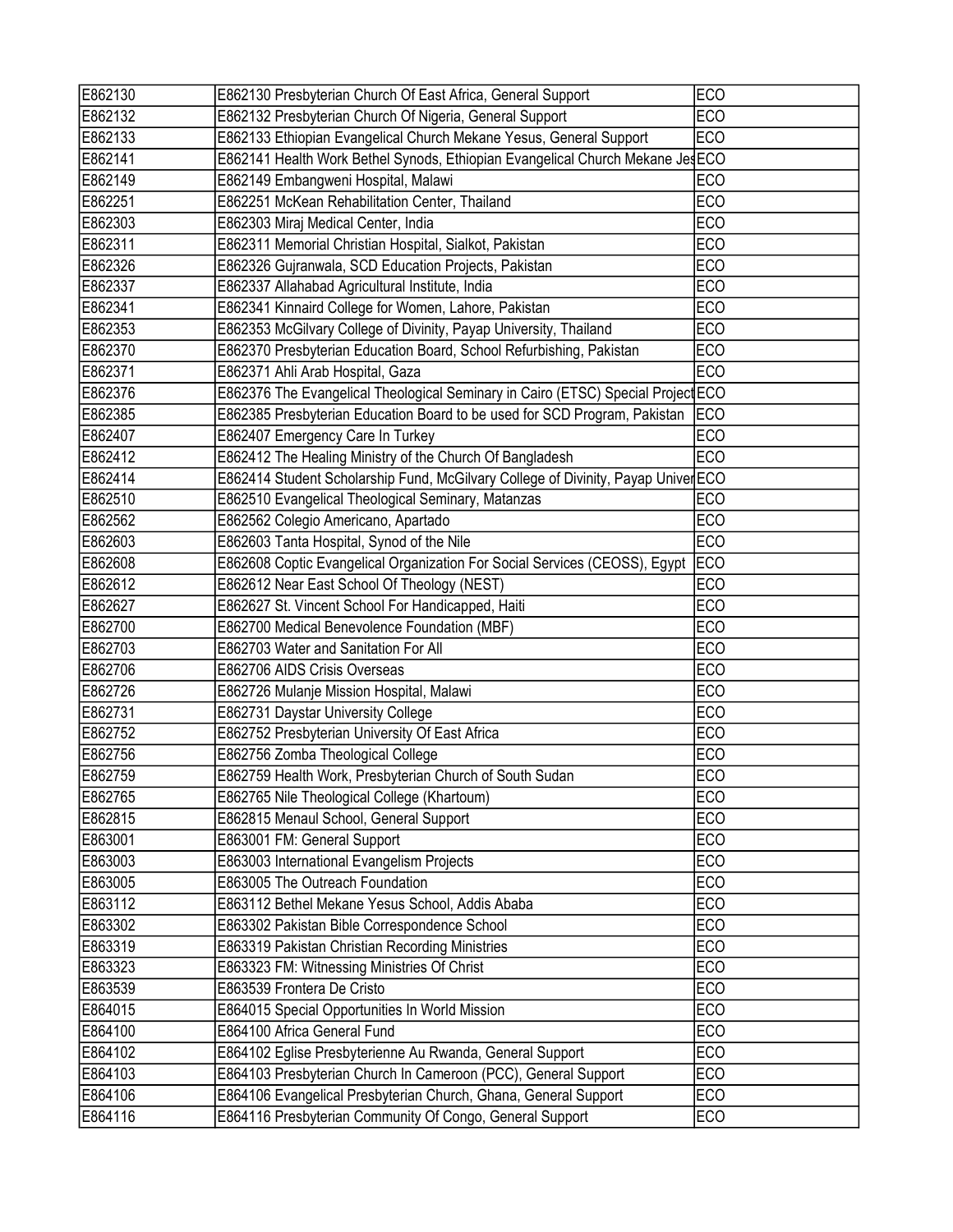| E864118  | E864118 Presbyterian Community of Kinshasa, General Support         | <b>ECO</b> |
|----------|---------------------------------------------------------------------|------------|
| E864140  | E864140 Presbyterian Church Of Mozambique, General Support          | <b>ECO</b> |
| E864196  | E864196 Chinese Bible & Hymnbook Printing                           | <b>ECO</b> |
| E864200  | E864200 Asia & The Pacific, General                                 | <b>ECO</b> |
| E864216  | E864216 Support For Blind Ministries (Siloam Eye Hospital), Korea   | <b>ECO</b> |
| E864253  | E864253 Presbyterian Church Of Myanmar (Burma)                      | <b>ECO</b> |
| E864351  | E864351 Designated Support, Pakistan                                | <b>ECO</b> |
| E864354  | E864354 Designated Support, India                                   | <b>ECO</b> |
| E864355  | E864355 Middle East (General Support)                               | <b>ECO</b> |
| E864450  | E864450 Europe, General                                             | <b>ECO</b> |
| E864455  | E864455 Work Of The Churches In Europe                              | <b>ECO</b> |
| E864466  | E864466 Carpath Ukraine                                             | <b>ECO</b> |
| E864562  | E864562 Ministries of the Presbyterian Church of Venezuela          | <b>ECO</b> |
| E864600  | E864600 Latin America and Caribbean (General Support)               | <b>ECO</b> |
| E864808  | E864808 Presbyterian Church Of South Sudan (PCOSS), General Support | <b>ECO</b> |
| E864815  | E864815 Across                                                      | <b>ECO</b> |
| E864823  | E864823 CCAP-Blantyre Synod, General Support                        | <b>ECO</b> |
| E865022  | E865022 Fund For Obedience To Higher Authority                      | <b>ECO</b> |
| E865034  | E865034 Presbyterian Ministry at the United Nations                 | <b>ECO</b> |
| E865040  | E865040 Vision Of Peace Fund                                        | <b>ECO</b> |
| E865357  | E865357 Gujranwala Theological Seminary, Pakistan                   | <b>ECO</b> |
| E865364  | E865364 Taxila Christian Hospital, Pakistan                         | <b>ECO</b> |
| E865533  | E865533 Latin American Biblical University Programs                 | <b>ECO</b> |
| E865714  | E865714 Public Policy Advocacy                                      | <b>ECO</b> |
| E865715  | E865715 Restoring Creation For Ecology & Justice                    | <b>ECO</b> |
| E867157  | E867157 Korean-American Ministries                                  | <b>ECO</b> |
| E867501  | E867501 Presbyterian-Reformed Church in Cuba, Ministries            | <b>ECO</b> |
| E868801  | E868801 Korean Language Educational Resource Development            | <b>ECO</b> |
| E868808  | E868808 Stony Point Center                                          | <b>ECO</b> |
| H000007  | H000007 Peasant Movement Papaye/Agriculture                         | Hunger     |
| H000014  | H000014 Haiti                                                       | Hunger     |
| H000018  | H000018 African Hunger                                              | Hunger     |
| H000103  | H000103 India--Joining Hands Program                                | Hunger     |
| H000105  | H000105 Peru--Joining Hands Program                                 | Hunger     |
| H000107  | H000107 Cents-Ability                                               | Hunger     |
| H000108  | H000108 Cameroon--Joining Hands Program                             | Hunger     |
| H000111  | H000111 Small Farmer Fund                                           | Hunger     |
| H000116  | H000116 Support for La Oroya Children in Peru                       | Hunger     |
| H000124  | H000124 Bridge of Hope, Peru                                        | Hunger     |
| H000128  | H000128 Grain Banks in Cameroon                                     | Hunger     |
| H000140  | H000140 El Salvador--Joining Hands Program                          | Hunger     |
| H003213  | H003213 Atfaluna Society for Deaf Children, Gaza/Palestine          | Hunger     |
| H400300  | H400300 Hunger in the USA                                           | Hunger     |
| H400303  | H400303 World Hunger and Development Assistance                     | Hunger     |
| H999999  | H999999 Hunger Fund                                                 | Hunger     |
| OG100000 | OG100000 OGHS Presbyterian Disaster Assistance                      | SpecOff    |
| OG100001 | OG100001 OGHS Church World Service                                  | SpecOff    |
| OG200000 | OG200000 OGHS Self Development Of People                            | SpecOff    |
| OG300000 | OG300000 OGHS Hunger General                                        | SpecOff    |